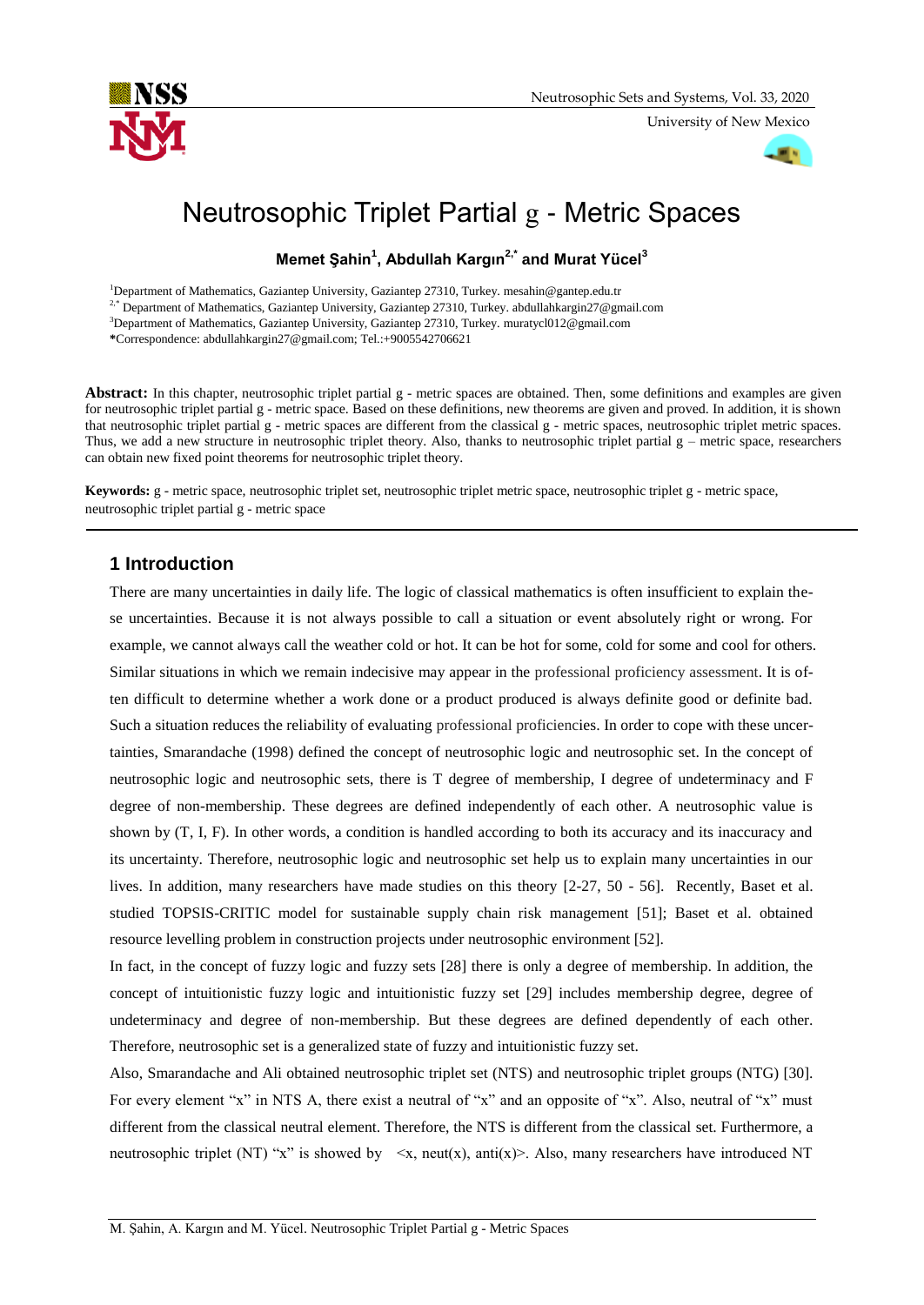structures [31-44]. Recently, Şahin, Kargın, Yücel and Özkartepe obtain neutrosophic triplet g – metric spaces [45].

Furthermore, Mustafa and Sims introduced g - metric spaces [46] in 2006. g - metric space is generalized form of metric space. The g - metric spaces have an important role in fixed point theory. Recently, researchers studied g - metric space [46-48]. Also, Salimi and Vetro introduced partial  $g$  – metric spaces [49].

In this chapter, we introduce neutrosophic triplet partial g - metric space (NTpgMS). In Section 2, we give definitions and properties for partial g - metric space (pgMS) [49], neutrosophic triplet sets (NTS) [30], neutrosophic triplet metric spaces (NTMS) [32] and neutrosophic triplet  $g$  – metric space (NTgMS) [45]. In Section 3, we define NTpgMS and we give some properties for NTpgMS. Also, we show that NTpgMSs are different from the pgMSs, NTMSs and NTgMSs, because the triangle inequality in the NTgMS, NTMS and pgMS differ from the triangle inequality in the NTpgMS. Then, we examine relationship between NTpgMS and NTgMS. In Section 4, we give conclusions.

## **2 Preliminaries**

**Definition 2.1: [30]** Let # be a binary operation. A NTS  $(X, \#)$  is a set such that for  $x \in X$ ,

i) There exists neutral of "*x*" such that  $x^*$  neut $(x) =$  neut $(x)^*$   $x = x$ .

ii) There exists anti of "*x*" such that  $x^*$  anti $(x) =$  anti $(x)^*$   $x =$  neut $(x)$ .

Also, a neutrosophic triplet "x" is denoted by  $(x, \text{neut}(x), \text{anti}(x))$ .

**Definition 2.2:** [32] Let  $(N,*)$  be a NTS and  $d_N: N \times N \rightarrow \mathbb{R}^+ \cup \{0\}$  be a function. If  $d_N: N \times N \rightarrow \mathbb{R}^+ \cup \{0\}$  and  $(N, *)$ satisfies the following conditions, then  $d_N$  is called NTM.

- a)  $x^*y \in N$ ;
- b)  $d_N(x, y) \geq 0$ ;

c) If  $x = y$ , then  $d_N(x, y) = 0$ ;

d)  $d_N(x, y) = d_N(y, x);$ 

e) If there exits at least a y  $\in$  N for each x,  $z \in N$  such that  $d_N(x, z) \le d_N(x, z^*neut(y))$ , then

 $d_N(x, z^*neut(y)) \le d_N(x, y) + d_N(y, z).$ 

In this case,  $((N, *), d_N)$  is called a NTMS.

**Definition 2.3: [36]** Let (N,\*) be a NTS. If  $d_p$ :NxN→ ℝ<sup>+</sup>∪{0} function satisfies the following conditions, then  $d_p$  is a NTpM. For all x, y,  $z \in N$ ,

a)  $x*y \in N$ ,

b)  $d_n(x, y) \geq d_n(x, x) \geq 0$ ,

c) If  $d_p(x, y) = d_p(x, x) = d_p(y, y) = 0$ , then there exists at least one pair of elements x, y  $\in N$  such that  $x = y$ ,

d)  $d_p(x, y) = d_p(y, x)$ ,

e) If for each pair of x, z  $\in$ N, there exists at least one y  $\in$ N such that  $d_p$  (x, z)  $\leq d_p$  (x, z\*neut(y)), then  $d_p(x, z^*neut(y)) \leq d_p(x, y) + d_p(y, z) - d_p(y, y).$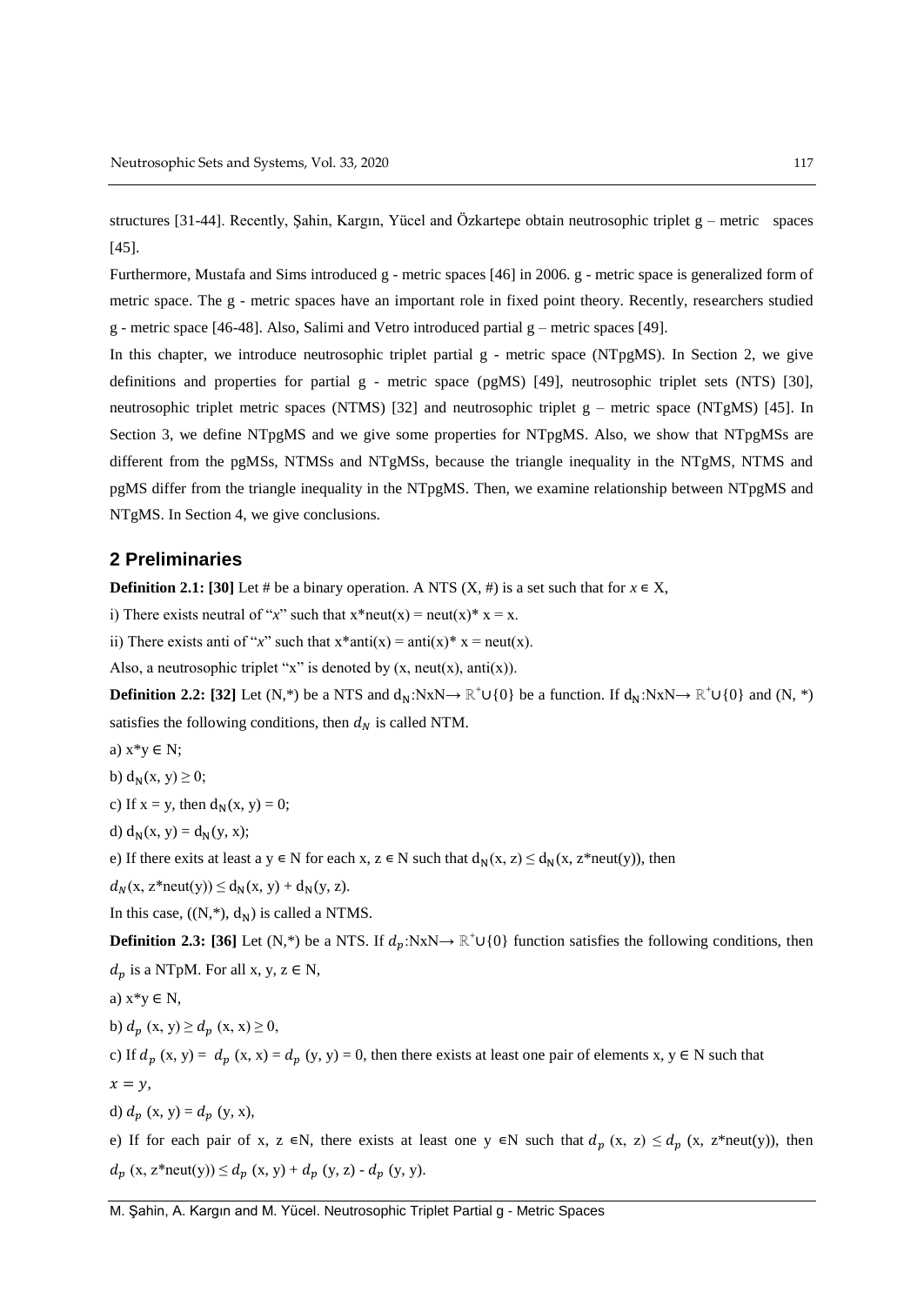In this case,  $((N, *), d_p)$  is called a NTpMS.

**Definition 2.4:** [45] Let  $(X,*)$  be a NTS. If the following conditions hold, then  $g: X \times X \times X \to R^+ \cup \{0\}$  is an NTgM.

a)  $\forall x, y \in X$ ;  $x * y \in X$ ,

b) If  $x = y = z$ , then  $g(x, y, z) = 0$ ,

c) If  $x \neq y$ , then  $g(x, y, z) > 0$ ,

d) If  $z \neq y$ , then  $g(x, x, y) \leq g(x, y, z)$ ,

e)  $g(x, y, z) = g(x, z, y) = g(y, x, z) = g(y, z, x) = g(z, x, y) = g(z, y, x)$ , for every  $x, y, z \in X$ ,

f) If there exists at least an  $a \in X$  for each  $x, y, z \in X$  such that

 $g(x, y, z) \le g(x * neut(a), y * neut(a), z * neut(a)),$  then

 $g(x * neut(a), y * neut(a), z * neut(a)) \le G(x, a, a) + G(a, y, z)$ .

In this case,  $(X, *), g$  is called NTgMS.

**Definition 2.5:[45]** Let  $(X, *), g$  be a NTgMS and  $\{x_n\}$  be a sequence in this space. A point  $x \in X$  is said to be limit of the sequence  $\{x_n\}$ , if  $\lim_{n,m \to \infty} g(x, x_n, x_m) = 0$  and  $\{x_n\}$  is called NT g – convergent to x.

**Definition 2.6:[45]** Let  $(X, *), g$  be a NTgMS and  $\{x_n\}$  be a sequence in this space.  $\{x_n\}$  is called NT g – Cauchy sequence if  $\lim_{n \to \infty} g(x_n, x_m, x_l) = 0$ .

**Definition 2.7:[45]** Let  $(X, *), g$  be a NTgMS. If every  $\{x_n\}$  NT g - Cauchy sequence is NT g - convergent, then (X, \*), g) is called NT complete NTgMS.

**Definition** 2.8:[49] Let X be a neutrosophic triplet set. If the following conditions hold, then  $g: X \times X \times X \to R^+ \cup \{0\}$  is *a pgM. For all a, x, y, z*  $\in X$ ;

a) If  $x = y = z$ , then  $g(x, y, z) = g(x, x, x) = g(y, y, y) = g(z, z, z)$ ,

b)  $g(x, x, x) + g(y, y, y) + g(z, z, z) \leq 3 g(x, y, z),$ 

c) If 
$$
x \neq y
$$
, then  $\frac{1}{3}g(x, x, x) + \frac{2}{3}g(x, x, x) < g(x, y, y)$ ,

d) If 
$$
y \neq z
$$
, then  $g(x, x, y) - \frac{1}{3}g(x, x, x) \leq g(x, y, z) - \frac{1}{3}g(x, x, x)$ ,

e) 
$$
g(x, y, z) = g(x, z, y) = g(y, x, z) = g(y, z, x) = g(z, x, y) = g(z, y, x),
$$

f)  $g(x, y, z) \le g(x, a, a) + g(a, y, z) - g(a, a, a)$ .

**Definition 2.9:** [49] Let (X, g) be a pgMS and  $\{x_n\}$  be a sequence in this space. A point  $x \in X$  is said to be limit of the sequence  $\{x_n\}$ , if  $\lim_{n,m \to \infty} g(x, x_n, x_m) = g(x, x, x)$  and  $\{x_n\}$  is called NT p– g – convergent to x.

## **3 Neutrosophic Triplet Partial g - Metric Space**

**Definition 3.1:** Let  $(A,*)$  be a NTS. If the function  $d_{NG}: A \times A \times A \to R^+ \cup \{0\}$  satisfies the below conditions,

then  $p_{NG}$  is called a NTpgMS. For  $\forall x, y, z \in A$ ;

a)  $x * y \in A$ ,

b)  $0 \le p_{NG}(x, x, x) \le p_{NG}(x, y, z)$ ,

c) If  $p_{NG}(x, x, x) = p_{NG}(y, y, y) = p_{NG}(z, z, z) = p_{NG}(x, y, z) = 0$ , then  $x = y = z$ ,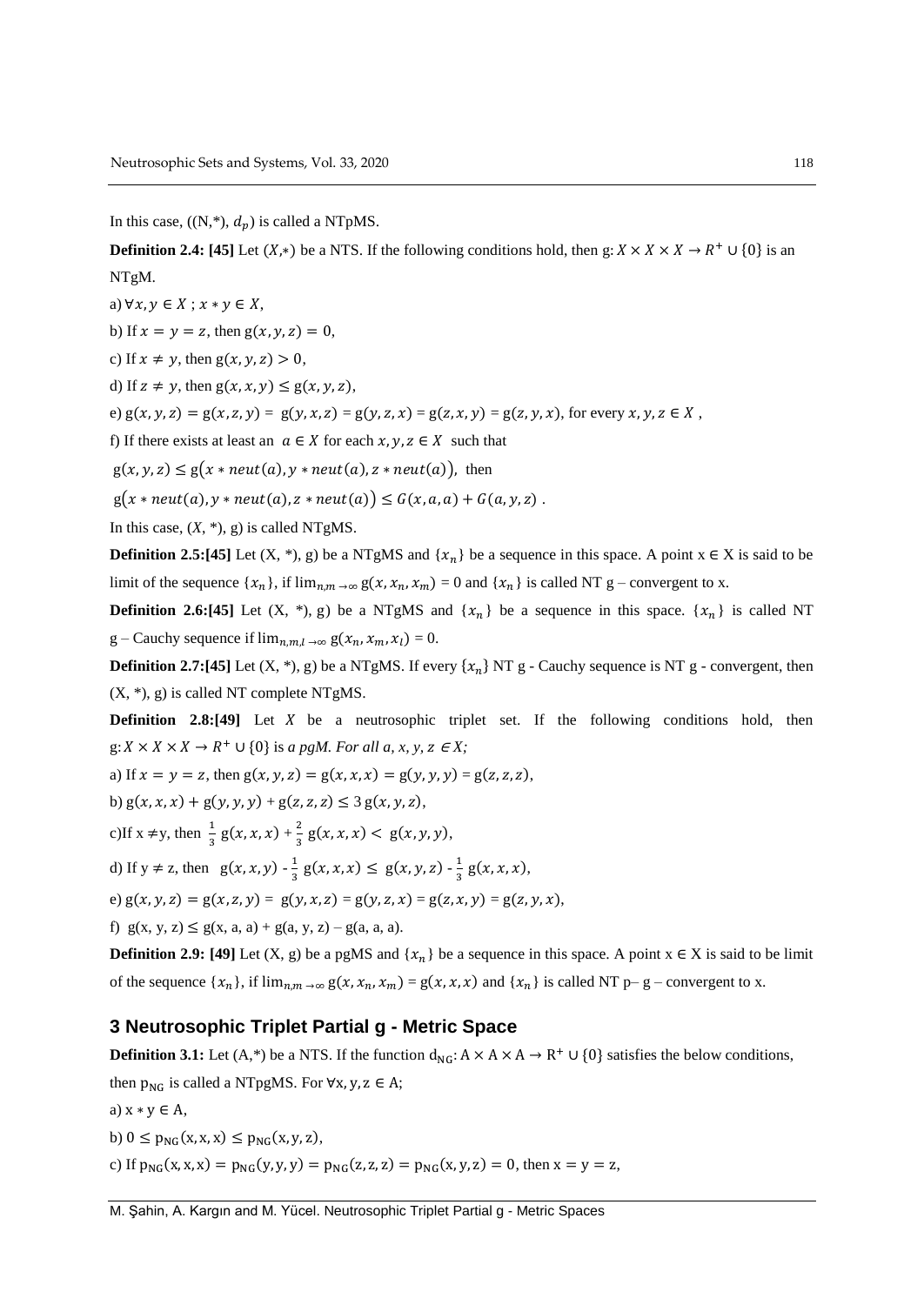d) If  $z \neq y$ , then  $p_{NG}(x, x, y) \leq p_{NG}(x, y, z)$ , e)  $p_{NG}(x, y, z) = p_{NG}(x, z, y) = p_{NG}(y, x, z) = p_{NG}(y, z, x) = p_{NG}(z, x, y) = p_{NG}(z, y, x)$ f) If there exists at least an  $a \in X$  for each  $x, y, z \in X$  such that  $p_{NG}(x, y, z) \leq p_{NG}(x * neut(a), y * neut(a), z * neut(a))$ , then  $p_{NG}(x * neut(a), y * neut(a), z * neut(a)) \leq p_{NG}(x, a, a) + p_{NG}(a, y, z) - p_{NG}(a, a, a)$ . In this case,  $((A,*)$ ,  $p_{NC}$ ) is called NTpgMS. **Example 3.2:** Let  $X = \{0,3,4,6,9\}$  be a set. We show that  $(X, *)$  is a NTS on  $\mathbb{Z}_{12}$ . Also, we obtain that  $neut(0) = 0$ ,  $anti(0) = 0$ ;  $neut(3) = 9$ ,  $anti(3) = 6$ ;  $neut(4) = 4$ ,  $anti(4) = 4$ ;  $neut(6) = 6$ ,  $\text{anti}(6) = 6$ ;  $\text{neut}(9) = 9$ ,  $\text{anti}(9) = 9$ . Thus,  $(X, .)$  is a NTS and NTs are  $(0, 0, 0)$ ,  $(3, 6, 9)$ ,  $(4, 4, 4)$ ,  $(6, 6, 6)$  and  $(9, 9, 9)$ . Now, we define the function  $p_{NG}: X \times X \times X \to R^+ \cup \{0\}$  such that  $p_{NG}(x, y, z) = 1 + |4^x - 4^y| + |4^x - 4^z| + |4^y - 4^z|.$ 

We show that  $p_{NG}$  is a NTpgM.

a) From Table 1, it is clear that  $\forall x, y \in X$ ;  $x * y \in X$ .

| ∗ | ◠ |  |  |
|---|---|--|--|
|   |   |  |  |
|   |   |  |  |
|   |   |  |  |
|   |   |  |  |
|   | ⌒ |  |  |

**Table 1:** "\*" binary operator under  $\mathbb{Z}_{12}$ 

b) It is clear that  $0 \leq p_{NG}(x, x, x) = 1 \leq p_{NG}(x, y, z)$ . c)  $p_{NG}(x, y, z) = 1 + |4^x - 4^y| + |4^x - 4^z| + |4^y - 4^z| \ge 0.$ 

d) If  $y \neq z$ , it is clear that

 $p_{NG}(x, x, y) = 1 + |4^x - 4^x| + |4^x - 4^y| + |4^x - 4^y| \le p_{NG}(x, y, z) = 1 + |4^x - 4^y| + |4^x - 4^z| + |4^y - 4^z|.$ e) By absolute value function, it is clear that

 $p_{NG}(x, y, z) = p_{NG}(x, z, y) = p_{NG}(y, x, z) = p_{NG}(y, z, x) = p_{NG}(z, x, y) = p_{NG}(z, y, x)$ , for every x, y, z  $\in$  X.

f)

For  $x = 0$ ,  $y = 6$ ,  $z = 3$ ,  $a = 3$ , neut  $(a) = 6$ ; since  $p_{NG}(0, 6, 3) \le p_{NG}(0 * 6, 6 * 6, 3 * 6) = p_{NG}(0, 6, 6)$ , we obtain that  $p_{NG}(0, 6, 6) \le p_{NG}(0, 3, 3) + p_{NG}(3, 6, 6) - p_{NG}(3, 3, 3).$ For  $x = 0$ ,  $y = 3$ ,  $z = 9$ ,  $a = 3$ , neut  $(a) = 6$ ; since  $p_{NG}(0,3,9) \le p_{NG}(0 * 6,3 * 6,9 * 6) = p_{NG}(0,6,6)$ , we obtain that  $p_{NG}(0, 6, 6) \le p_{NG}(0, 3, 3) + p_{NG}(3, 6, 6) - p_{NG}(3, 3, 3).$ For  $x = 0$ ,  $y = 9$ ,  $z = 3$ ,  $a = 6$ , neut  $(a) = 6$ ;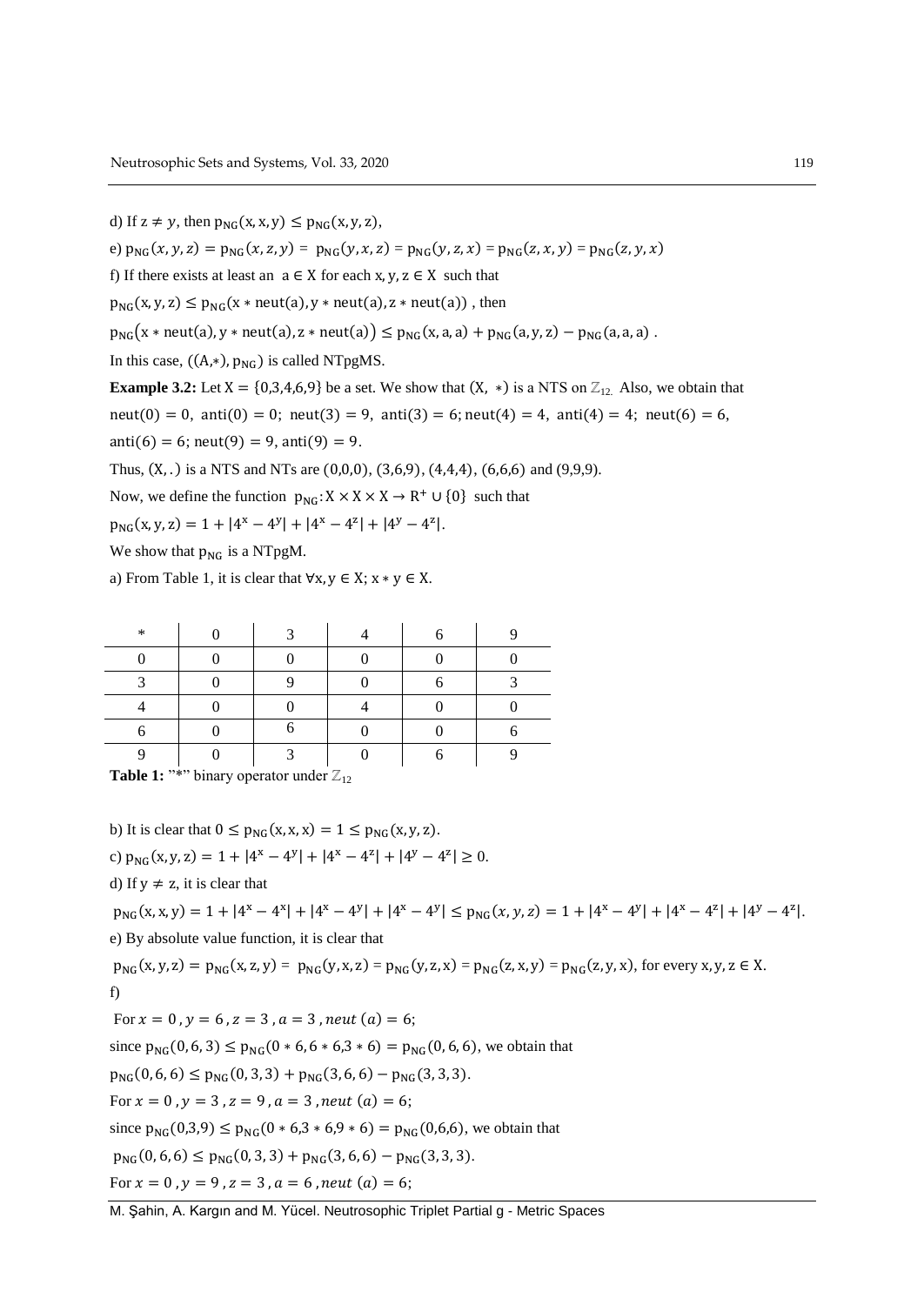since  $p_{NC}(0, 9, 3) \leq p_{NC}(0 * 6, 9 * 6, 3 * 6) = p_{NC}(0, 6, 6)$ , we obtain that  $p_{NG}(0, 6, 6) \leq p_{NG}(0, 6, 6) + p_{NG}(6, 6, 6) - p_{NG}(6, 6, 6).$ For  $x = 0$ ,  $y = 6$ ,  $z = 9$ ,  $a = 3$ , neut  $(a) = 6$ ; since  $p_{NG}(0, 6, 9) \le p_{NG}(0 * 6, 6 * 6, 9 * 6) = p_{NG}(0, 6, 6)$ , we obtain that  $p_{NG}(0, 6, 6) \le p_{NG}(0, 3, 3) + p_{NG}(3, 6, 6) - p_{NG}(3, 3, 3).$ For  $x = 0$ ,  $y = 9$ ,  $z = 6$ ,  $a = 3$ , neut  $(a) = 6$ ; since  $p_{NG}(0, 9, 6) \le p_{NG}(0 * 6, 9 * 6, 6 * 6) = p_{NG}(0, 6, 6)$ , we obtain that  $p_{NG}(0, 6, 6) \leq p_{NG}(0, 3, 3) + p_{NG}(3, 9, 6) - p_{NG}(3, 3, 3).$ For  $x = 3$ ,  $y = 6$ ,  $z = 9$ ,  $a = 9$ , neut  $(a) = 9$ ; since  $p_{NG}(3, 6, 9) \le p_{NG}(3 * 9, 6 * 9, 9 * 9) = p_{NG}(3, 6, 9)$ , we obtain that  $p_{NG}(9, 6, 9) \leq p_{NG}(3, 6, 9) + p_{NG}(9, 6, 9) - p_{NG}(9, 9, 9).$ For  $x = 3$ ,  $y = 9$ ,  $z = 6$ ,  $a = 9$ , neut  $(a) = 9$ ; since  $p_{NG}(3, 9, 6) \le p_{NG}(3 * 9, 9 * 9, 6 * 9) = p_{NG}(3, 9, 6)$ , we obtain that  $p_{NG}(3, 9, 6) \le p_{NG}(3, 9, 9) + p_{NG}(9, 9, 6) - p_{NG}(9, 9, 9).$ For  $x = 3$ ,  $y = 0$ ,  $z = 6$ ,  $a = 9$ , neut  $(a) = 9$ ; since  $p_{NG}(3, 0, 6) \le p_{NG}(3 * 9, 0 * 9, 6 * 9) = p_{NG}(3, 0, 6)$ , we obtain that  $p_{NG}(3, 0, 6) \le p_{NG}(3, 9, 9) + p_{NG}(9, 0, 6) - p_{NG}(9, 9, 9).$ For  $x = 3$ ,  $y = 6$ ,  $z = 0$ ,  $a = 9$ , neut  $(a) = 9$ ; since  $p_{NG}(3, 6, 0) \le p_{NG}(3 * 9, 6 * 9, 0 * 9) = p_{NG}(3, 6, 0)$ , we obtain that  $p_{NG}(3, 6, 0) \leq p_{NG}(3, 9, 9) + p_{NG}(9, 6, 0) - p_{NG}(9, 9, 9).$ For  $x = 3$ ,  $y = 9$ ,  $z = 0$ ,  $a = 9$ , neut  $(a) = 9$ ; since  $p_{NG}(3, 9, 0) \le p_{NG}(3 * 9, 9 * 9, 0 * 9) = p_{NG}(3, 9, 0)$ , we obtain that  $p_{NG}(3, 9, 0) \le p_{NG}(3, 9, 9) + p_{NG}(9, 9, 0) - p_{NG}(9, 9, 9).$ For  $x = 3$ ,  $y = 0$ ,  $z = 9$ ,  $a = 9$ , neut  $(a) = 9$ ; since  $p_{NG}(3, 0, 9) \le p_{NG}(3 * 9, 0 * 9, 9 * 9) = p_{NG}(3, 0, 9)$ , we obtain that  $p_{NG}(3,0,9) \le p_{NG}(3,9,9) + p_{NG}(9,0,9) - p_{NG}(9,9,9).$ For  $x = 6$ ,  $y = 0$ ,  $z = 3$ ,  $a = 9$ , neut  $(a) = 9$ ; since  $p_{NG}(6, 0, 3) \le p_{NG}(6 * 9, 0 * 9, 3 * 9) = p_{NG}(6, 0, 3)$ , we obtain that  $p_{NG}(6, 0, 3) \leq p_{NG}(6, 9, 9) + p_{NG}(9, 0, 3) - h_{p_{NG}g}(9, 9, 9).$ For  $x = 6$ ,  $y = 3$ ,  $z = 0$ ,  $a = 9$ , neut  $(a) = 9$ ; since  $p_{NG}(6, 3, 0) \le p_{NG}(6 * 9, 3 * 9, 0 * 9) = p_{NG}(6, 3, 0)$ , we obtain that  $p_{NG}(6,3,0) \leq p_{NG}(6,9,9) + p_{NG}(9,3,0) - p_{NG}(3,3,3).$ For  $x = 6$ ,  $y = 3$ ,  $z = 9$ ,  $a = 9$ , neut  $(a) = 9$ ; since  $p_{NG}(6, 3, 9) \le p_{NG}(6 * 9, 3 * 9, 9 * 9) = p_{NG}(6, 3, 9)$ , we obtain that  $p_{NG}(6, 3, 9) \leq p_{NG}(6, 9, 9) + p_{NG}(9, 3, 9) - p_{NG}(9, 9, 9).$ For  $x = 6$ ,  $y = 9$ ,  $z = 3$ ,  $a = 9$ , neut  $(a) = 9$ ;

M. Şahin, A. Kargın and M. Yücel. Neutrosophic Triplet Partial g - Metric Spaces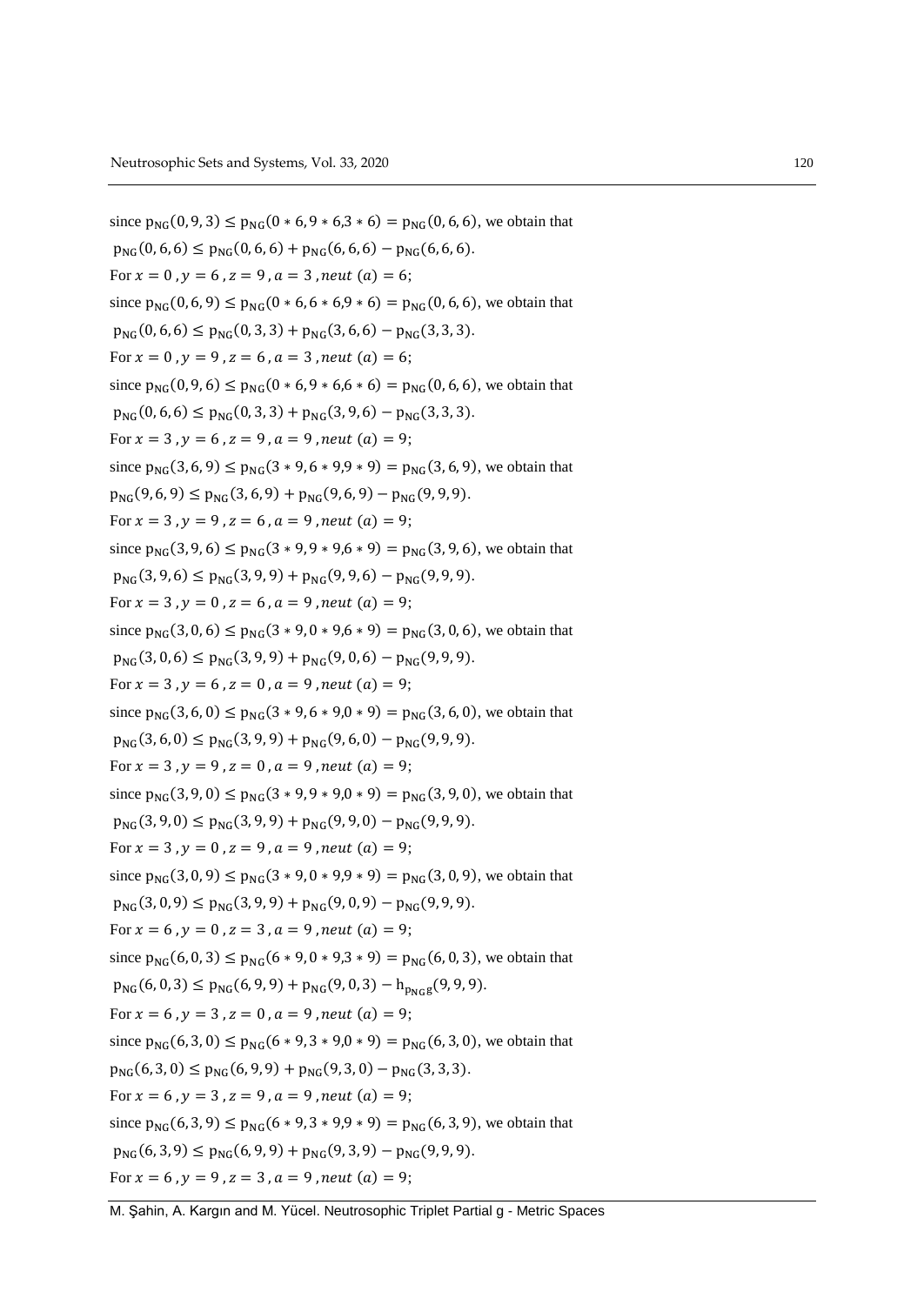since  $p_{NC}(6, 9, 3) \leq p_{NC}(6 * 9, 9 * 9, 3 * 9) = p_{NC}(6, 9, 3)$ , we obtain that  $p_{NG}(6, 9, 3) \leq p_{NG}(6, 9, 9) + p_{NG}(9, 9, 3) - p_{NG}(9, 9, 9).$ For  $x = 6$ ,  $y = 0$ ,  $z = 9$ ,  $a = 9$ , neut  $(a) = 9$ ; since  $p_{NG}(6, 0, 9) \le p_{NG}(6 * 9, 0 * 9, 9 * 9) = p_{NG}(6, 0, 9)$ , we obtain that  $p_{NG}(6, 0, 9) \le p_{NG}(6, 9, 9) + p_{NG}(9, 0, 9) - p_{NG}(9, 9, 9).$ For  $x = 6$ ,  $y = 9$ ,  $z = 0$ ,  $a = 9$ , neut  $(a) = 9$ ; since  $p_{NG}(6, 9, 0) \le p_{NG}(6 * 9, 9 * 9, 0 * 9) = p_{NG}(6, 9, 0)$ , we obtain that  $p_{NG}(6, 9, 0) \leq p_{NG}(6, 9, 9) + p_{NG}(9, 9, 0) - p_{NG}(9, 9, 9).$ For  $x = 9$ ,  $y = 0$ ,  $z = 3$ ,  $a = 9$ , neut  $(a) = 9$ ; since  $p_{NG}(9, 0, 3) \le p_{NG}(9 * 9, 0 * 9, 3 * 9) = p_{NG}(9, 0, 3)$ , we obtain that  $p_{NG}(9, 0, 3) \le p_{NG}(9, 9, 9) + p_{NG}(9, 0, 3) - p_{NG}(9, 9, 9).$ For  $x = 9$ ,  $y = 3$ ,  $z = 0$ ,  $a = 9$ , neut  $(a) = 9$ ; since  $p_{NG}(9,3,0) \le p_{NG}(9*9,3*9,0*9) = p_{NG}(9,3,0)$ , we obtain that  $p_{NG}(9,3,0) \leq p_{NG}(9,9,9) + p_{NG}(9,3,0) - p_{NG}(9,9,9).$ For  $x = 9$ ,  $y = 3$ ,  $z = 6$ ,  $a = 9$ , neut  $(a) = 9$ ; since  $p_{NG}(9, 3, 6) \le p_{NG}(9 * 9, 3 * 9, 6 * 9) = p_{NG}(9, 3, 6)$ , we obtain that  $p_{NG}(9,3,6) \leq p_{NG}(9,9,9) + p_{NG}(9,3,6) - p_{NG}(9,9,9).$ For  $x = 9$ ,  $y = 6$ ,  $z = 3$ ,  $a = 9$ , neut  $(a) = 9$ ; since  $p_{NG}(9, 6, 3) \le p_{NG}(9 * 9, 6 * 9, 3 * 9) = p_{NG}(9, 6, 3)$ , we obtain that  $p_{NG}(9, 6, 3) \leq p_{NG}(9, 9, 9) + p_{NG}(9, 6, 3) - p_{NG}(9, 9, 9).$ For  $x = 9$ ,  $y = 0$ ,  $z = 6$ ,  $a = 9$ , neut  $(a) = 9$ ; since  $p_{NG}(9, 0, 6) \le p_{NG}(9 * 9, 0 * 9, 6 * 9) = p_{NG}(9, 0, 6)$ , we obtain that  $p_{NG}(9, 0, 6) \le p_{NG}(9, 9, 9) + p_{NG}(9, 0, 6) - p_{NG}(9, 9, 9).$ For  $x = 9$ ,  $y = 6$ ,  $z = 0$ ,  $a = 9$ , neut  $(a) = 9$ ; since  $p_{NG}(9, 6, 0) \le p_{NG}(9 * 9, 6 * 9, 0 * 9) = p_{NG}(9, 6, 0)$ , we obtain that  $p_{NG}(9, 6, 0) \le p_{NG}(9, 9, 9) + p_{NG}(9, 6, 0) - p_{NG}(9, 9, 9).$ For  $x = 0$ ,  $y = 0$ ,  $z = 3$ ,  $a = 6$ , neut  $(a) = 6$ ; since  $p_{NG}(0, 0, 3) \le p_{NG}(0 * 6, 0 * 6, 3 * 6) = p_{NG}(0, 0, 6)$ , we obtain that  $p_{NG}(0, 0, 6) \leq p_{NG}(0, 6, 6) + p_{NG}(6, 0, 6) - p_{NG}(6, 6, 6).$ For  $x = 0$ ,  $y = 3$ ,  $z = 0$ ,  $a = 6$ , neut  $(a) = 6$ ; since  $p_{NG}(0, 3, 0) \le p_{NG}(0 * 6, 3 * 6, 0 * 6) = p_{NG}(0, 6, 0)$ , we obtain that  $p_{NG}(0, 6, 0) \le p_{NG}(0, 6, 6) + p_{NG}(6, 6, 0) - p_{NG}(6, 6, 6).$ For  $x = 3$ ,  $y = 0$ ,  $z = 0$ ,  $a = 6$ , neut  $(a) = 6$ ; since  $p_{NG}(3, 0, 0) \le p_{NG}(3 * 6, 0 * 6, 0 * 6) = p_{NG}(6, 0, 0)$ , we obtain that  $p_{NG}(6, 0, 0) \leq p_{NG}(6, 6, 6) + p_{NG}(6, 0, 0) - p_{NG}(6, 6, 6).$ For  $x = 0$ ,  $y = 0$ ,  $z = 6$ ,  $a = 9$ , neut  $(a) = 9$ ;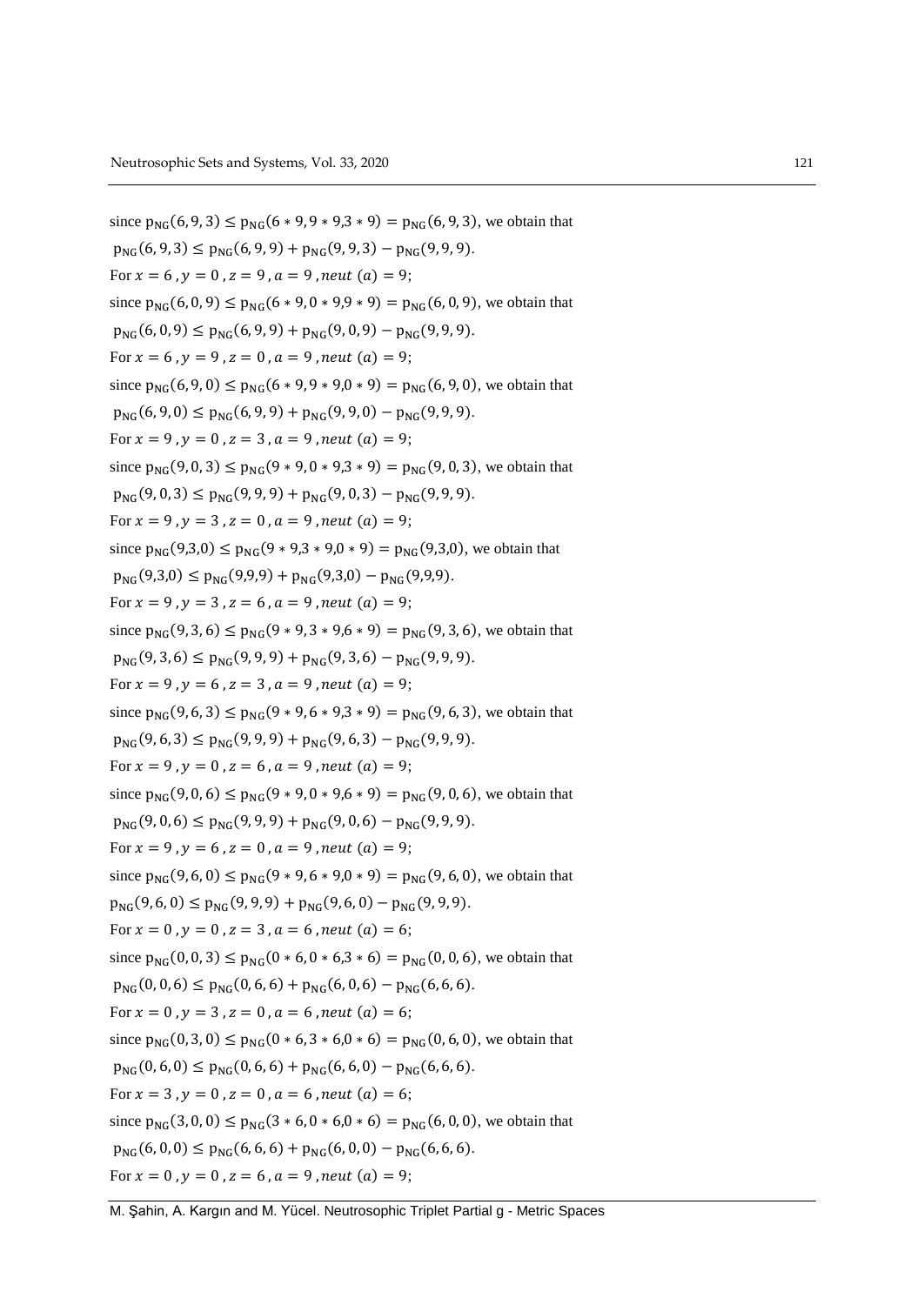since  $p_{NC}(0, 0, 6) \leq p_{NC}(0 * 9, 0 * 9, 6 * 9) = p_{NC}(0, 0, 6)$ , we obtain that  $p_{NG}(0, 0, 6) \leq p_{NG}(0, 9, 9) + p_{NG}(9, 0, 6) - p_{NG}(9, 9, 9).$ For  $x = 0$ ,  $y = 6$ ,  $z = 0$ ,  $a = 9$ , neut  $(a) = 9$ ; since  $p_{NG}(0, 6, 0) \le p_{NG}(0 * 9, 6 * 9, 0 * 9) = p_{NG}(0, 6, 0)$ , we obtain that  $p_{NG}(0, 6, 0) \le p_{NG}(0, 9, 9) + p_{NG}(9, 6, 0) - p_{NG}(9, 9, 9).$ For  $x = 6$ ,  $y = 0$ ,  $z = 0$ ,  $a = 9$ , neut  $(a) = 9$ ; since  $p_{NG}(6, 0, 0) \le p_{NG}(6 * 9, 0 * 9, 0 * 9) = p_{NG}(6, 0, 0)$ , we obtain that  $p_{NG}(6, 0, 0) \leq p_{NG}(6, 9, 9) + p_{NG}(9, 0, 0) - p_{NG}(9, 9, 9).$ For  $x = 0$ ,  $y = 0$ ,  $z = 9$ ,  $a = 9$ , neut  $(a) = 9$ ; since  $p_{NG}(0, 0, 9) \le p_{NG}(0 * 9, 0 * 9, 9 * 9) = p_{NG}(0, 0, 9)$ , we obtain that  $p_{NG}(0, 0, 9) \le p_{NG}(0, 9, 9) + p_{NG}(9, 0, 9) - p_{NG}(9, 9, 9).$ For  $x = 0$ ,  $y = 9$ ,  $z = 0$ ,  $a = 9$ , neut  $(a) = 9$ ; since  $p_{NG}(0, 9, 0) \le p_{NG}(0 * 9, 9 * 9, 0 * 9) = p_{NG}(0, 9, 0)$ , we obtain that  $p_{NG}(0, 9, 0) \leq p_{NG}(0, 9, 9) + p_{NG}(9, 9, 0) - p_{NG}(9, 9, 9).$ For  $x = 9$ ,  $y = 0$ ,  $z = 0$ ,  $a = 9$ , neut  $(a) = 9$ ; since  $p_{NG}(9, 0, 0) \le p_{NG}(9 * 9, 0 * 9, 0 * 9) = p_{NG}(9, 0, 0)$ , we obtain that  $p_{NG}(9,0,0) \leq p_{NG}(9,9,9) + p_{NG}(9,0,0) - p_{NG}(9,9,9).$ For  $x = 3$ ,  $y = 3$ ,  $z = 0$ ,  $a = 6$ , neut  $(a) = 6$ ; since  $p_{NG}(3,3,0) \le p_{NG}(3 * 6, 3 * 6, 0 * 6) = p_{NG}(6,6,0)$ , we obtain that  $p_{NC}(6, 6, 0) \leq p_{NC}(6, 6, 6) + p_{NC}(6, 6, 0) - p_{NC}(6, 6, 6).$ For  $x = 3$ ,  $y = 0$ ,  $z = 3$ ,  $a = 6$ , neut  $(a) = 6$ ; since  $p_{NG}(3, 0, 3) \le p_{NG}(3 * 6, 0 * 6, 3 * 6) = p_{NG}(6, 0, 6)$ , we obtain that  $p_{NG}(6, 0, 6) \le p_{NG}(6, 6, 6) + p_{NG}(6, 0, 6) - p_{NG}(6, 6, 6).$ For  $x = 0$ ,  $y = 3$ ,  $z = 3$ ,  $a = 6$ , neut  $(a) = 6$ ; since  $p_{NG}(0, 3, 3) \le p_{NG}(0 * 6, 3 * 6, 3 * 6) = p_{NG}(0, 6, 6)$ , we obtain that  $p_{NG}(0, 6, 6) \le p_{NG}(0, 6, 6) + p_{NG}(6, 6, 6) - p_{NG}(6, 6, 6).$ For  $x = 3$ ,  $y = 3$ ,  $z = 6$ ,  $a = 9$ , neut  $(a) = 9$ ; since  $p_{NG}(3, 3, 6) \le p_{NG}(3 * 9, 3 * 9, 6 * 9) = p_{NG}(3, 3, 6)$ , we obtain that  $p_{NG}(3,3,6) \leq p_{NG}(3,9,9) + p_{NG}(9,3,6) - p_{NG}(9,9,9).$ For  $x = 3$ ,  $y = 6$ ,  $z = 3$ ,  $a = 9$ , neut  $(a) = 9$ ; since  $p_{NG}(3, 6, 3) \le p_{NG}(3 * 9, 6 * 9, 3 * 9) = p_{NG}(3, 6, 3)$ , we obtain that  $p_{NG}(3, 6, 3) \le p_{NG}(3, 9, 9) + p_{NG}(9, 6, 3) - p_{NG}(9, 9, 9).$ For  $x = 6$ ,  $y = 3$ ,  $z = 3$ ,  $a = 9$ , neut  $(a) = 9$ ; since  $p_{NG}(6, 3, 3) \le p_{NG}(6 * 9, 3 * 9, 3 * 9) = p_{NG}(6, 3, 3)$ , we obtain that  $p_{NG}(6, 3, 3) \leq p_{NG}(6, 9, 9) + p_{NG}(9, 3, 3) - p_{NG}(9, 9, 9).$ For  $x = 3$ ,  $y = 3$ ,  $z = 9$ ,  $a = 9$ , neut  $(a) = 9$ ;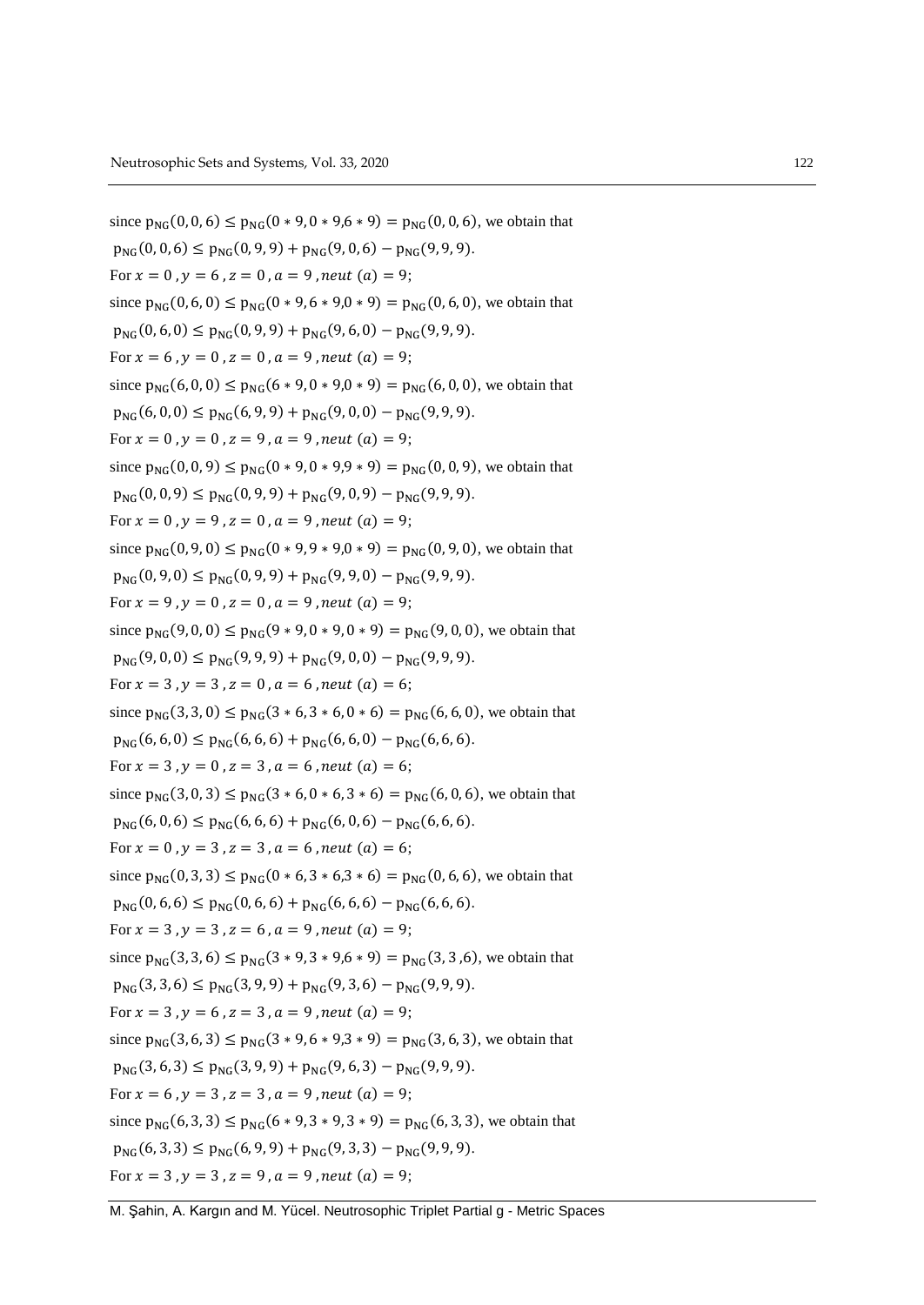since  $p_{NC}(3,3,9) \leq p_{NC}(3*9,3*9,9*9) = p_{NC}(3,3,9)$ , we obtain that  $p_{NG}(3,3,9) \leq p_{NG}(3,9,9) + p_{NG}(9,3,9) - p_{NG}(9,9,9).$ For  $x = 3$ ,  $y = 9$ ,  $z = 3$ ,  $a = 9$ , neut  $(a) = 9$ ; since  $p_{NG}(3, 9, 3) \le p_{NG}(3 * 9, 9 * 9, 3 * 9) = p_{NG}(3, 9, 3)$ , we obtain that  $p_{NG}(3, 9, 3) \le p_{NG}(3, 9, 9) + p_{NG}(9, 9, 3) - p_{NG}(9, 9, 9).$ For  $x = 9$ ,  $y = 3$ ,  $z = 3$ ,  $a = 9$ , neut  $(a) = 9$ ; since  $p_{NG}(9, 3, 3) \le p_{NG}(9 * 9, 3 * 9, 3 * 9) = p_{NG}(9, 3, 3)$ , we obtain that  $p_{NG}(9,3,3) \leq p_{NG}(9,9,9) + p_{NG}(9,3,3) - p_{NG}(9,9,9).$ For  $x = 6$ ,  $y = 6$ ,  $z = 0$ ,  $a = 9$ , neut  $(a) = 9$ ; since  $p_{NG}(6, 6, 0) \le p_{NG}(6 * 9, 6 * 9, 0 * 9) = p_{NG}(6, 6, 0)$ , we obtain that  $p_{NG}(6, 6, 0) \le p_{NG}(6, 9, 9) + p_{NG}(9, 6, 0) - p_{NG}(9, 9, 9).$ For  $x = 6$ ,  $y = 0$ ,  $z = 6$ ,  $a = 9$ , neut  $(a) = 9$ ; since  $p_{NG}(6, 0, 6) \le p_{NG}(6 * 9, 0 * 9, 6 * 9) = p_{NG}(6, 0, 6)$ , we obtain that  $p_{NG}(6, 0, 6) \le p_{NG}(6, 9, 9) + p_{NG}(9, 0, 6) - p_{NG}(9, 9, 9).$ For  $x = 0$ ,  $y = 6$ ,  $z = 6$ ,  $a = 9$ , neut  $(a) = 9$ ; since  $p_{NG}(0, 6, 6) \le p_{NG}(0 * 9, 6 * 9, 6 * 9) = p_{NG}(0, 6, 6)$ , we obtain that  $p_{NG}(0, 6, 6) \leq p_{NG}(0, 9, 9) + p_{NG}(9, 6, 6) - p_{NG}(9, 9, 9).$ For  $x = 6$ ,  $y = 6$ ,  $z = 3$ ,  $a = 9$ , neut  $(a) = 9$ ; since  $p_{NG}(6, 6, 3) \le p_{NG}(6 * 9, 6 * 9, 3 * 9) = p_{NG}(6, 6, 3)$ , we obtain that  $p_{NG}(6, 6, 3) \leq p_{NG}(6, 9, 9) + p_{NG}(9, 6, 3) - p_{NG}(9, 9, 9).$ For  $x = 6$ ,  $y = 3$ ,  $z = 6$ ,  $a = 9$ , neut  $(a) = 9$ ; since  $p_{NG}(6, 3, 6) \le p_{NG}(6 * 9, 3 * 9, 6 * 9) = p_{NG}(6, 3, 6)$ , we obtain that  $p_{NG}(6, 3, 6) \le p_{NG}(6, 9, 9) + p_{NG}(9, 3, 6) - p_{NG}(9, 9, 9).$ For  $x = 3$ ,  $y = 6$ ,  $z = 6$ ,  $a = 9$ , neut  $(a) = 9$ ; since  $p_{NG}(3, 6, 6) \le p_{NG}(3 * 9, 6 * 9, 6 * 9) = p_{NG}(3, 6, 6)$ , we obtain that  $p_{NG}(3, 6, 6) \le p_{NG}(9, 9, 9) + p_{NG}(9, 6, 6) - p_{NG}(9, 9, 9).$ For  $x = 6$ ,  $y = 6$ ,  $z = 3$ ,  $a = 9$ , neut  $(a) = 9$ ; since  $p_{NG}(6, 6, 3) \le p_{NG}(6 * 9, 6 * 9, 3 * 9) = p_{NG}(6, 6, 3)$ , we obtain that  $p_{NG}(6, 6, 3) \le p_{NG}(6, 9, 9) + p_{NG}(9, 6, 3) - p_{NG}(9, 9, 9).$ For  $x = 6$ ,  $y = 6$ ,  $z = 9$ ,  $a = 9$ , neut  $(a) = 9$ ; since  $p_{NC}(6, 6, 9) \le p_{NC}(6 * 9, 6 * 9, 9 * 9) = p_{NC}(6, 6, 9)$ , we obtain that  $p_{NG}(6, 6, 9) \le p_{NG}(6, 9, 9) + p_{NG}(9, 6, 9) - p_{NG}(9, 9, 9).$ For  $x = 6$ ,  $y = 9$ ,  $z = 6$ ,  $a = 9$ , neut  $(a) = 9$ ; since  $p_{NG}(6, 9, 6) \le p_{NG}(6 * 9, 9 * 9, 6 * 9) = p_{NG}(6, 9, 6)$ , we obtain that  $p_{NG}(6, 9, 6) \leq p_{NG}(6, 9, 9) + p_{NG}(9, 9, 6) - p_{NG}(9, 9, 9).$ For  $x = 3$ ,  $y = 6$ ,  $z = 6$ ,  $a = 9$ , neut  $(a) = 9$ ;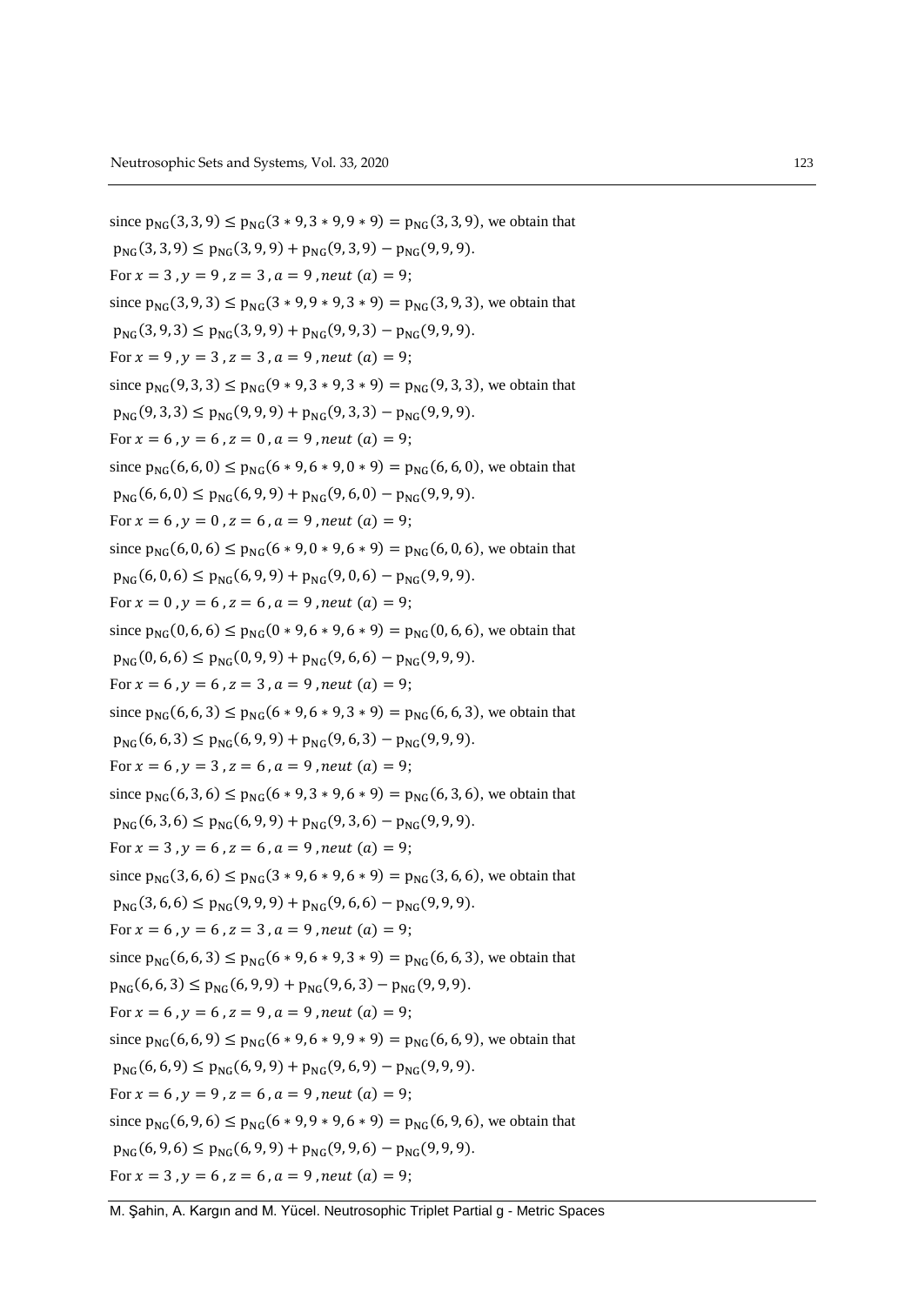since  $p_{NC}(3, 6, 6) \leq p_{NC}(3 * 9, 6 * 9, 6 * 9) = p_{NC}(3, 6, 6)$ , we obtain that  $p_{NG}(3, 6, 6) \leq p_{NG}(3, 9, 9) + p_{NG}(9, 6, 6) - p_{NG}(9, 9, 9).$ For  $x = 9$ ,  $y = 9$ ,  $z = 0$ ,  $a = 9$ , neut  $(a) = 9$ ; since  $p_{NG}(9, 9, 0) \le p_{NG}(9 * 9, 9 * 9, 0 * 9) = p_{NG}(9, 9, 0)$ , we obtain that  $p_{NG}(9, 9, 0) \leq p_{NG}(9, 9, 9) + p_{NG}(9, 9, 0) - p_{NG}(9, 9, 9).$ For  $x = 9$ ,  $y = 0$ ,  $z = 9$ ,  $a = 9$ , neut  $(a) = 9$ ; since  $p_{NG}(9, 0, 9) \le p_{NG}(9 * 9, 0 * 9, 9 * 9) = p_{NG}(9, 0, 9)$ , we obtain that  $p_{NG}(9,0,9) \leq p_{NG}(9,9,9) + p_{NG}(9,0,9) - p_{NG}(9,9,9).$ For  $x = 0$ ,  $y = 9$ ,  $z = 9$ ,  $a = 9$ , neut  $(a) = 9$ ; since  $p_{NG}(0, 9, 9) \le p_{NG}(0 * 9, 9 * 9, 9 * 9) = p_{NG}(0, 9, 9)$ , we obtain that  $p_{NC}(0, 9, 9) \leq p_{NC}(0, 9, 9) + p_{NC}(9, 9, 9) - p_{NC}(9, 9, 9).$ For  $x = 9$ ,  $y = 9$ ,  $z = 3$ ,  $a = 9$ , neut  $(a) = 9$ ; since  $p_{NG}(9, 9, 3) \le p_{NG}(9 * 9, 9 * 9, 3 * 9) = p_{NG}(9, 9, 3)$ , we obtain that  $p_{NG}(9, 9, 3) \le p_{NG}(9, 9, 9) + p_{NG}(9, 9, 3) - p_{NG}(9, 9, 9).$ For  $x = 9$ ,  $y = 3$ ,  $z = 9$ ,  $a = 9$ , neut  $(a) = 9$ ; since  $p_{NC}(9, 3, 9) \leq p_{NC}(9 * 9, 3 * 9, 9 * 9) = p_{NC}(9, 3, 9)$ , we obtain that  $p_{NG}(9,3,9) \leq p_{NG}(9,9,9) + p_{NG}(9,3,9) - p_{NG}(9,9,9).$ For  $x = 3$ ,  $y = 9$ ,  $z = 9$ ,  $a = 9$ , neut  $(a) = 9$ ; since  $p_{NG}(3, 9, 9) \le p_{NG}(3 * 9, 9 * 9, 9 * 9) = p_{NG}(3, 9, 9)$ , we obtain that  $p_{NC}(3, 9, 9) \leq p_{NC}(3, 9, 9) + p_{NC}(9, 9, 9) - p_{NC}(9, 9, 9).$ For  $x = 9$ ,  $y = 9$ ,  $z = 6$ ,  $a = 9$ , neut  $(a) = 9$ ; since  $p_{NG}(9, 9, 6) \le p_{NG}(9 * 9, 9 * 9, 6 * 9) = p_{NG}(9, 9, 6)$ , we obtain that  $p_{NG}(9, 9, 6) \le p_{NG}(9, 9, 9) + p_{NG}(9, 9, 6) - p_{NG}(9, 9, 9).$ For  $x = 9$ ,  $y = 6$ ,  $z = 9$ ,  $a = 9$ , neut  $(a) = 9$ ; since  $p_{NG}(9, 6, 9) \le p_{NG}(9 * 9, 6 * 9, 9 * 9) = p_{NG}(9, 6, 9)$ , we obtain that  $p_{NG}(9, 6, 9) \le p_{NG}(9, 9, 9) + p_{NG}(9, 6, 9) - p_{NG}(9, 9, 9).$ For  $x = 6$ ,  $y = 9$ ,  $z = 9$ ,  $a = 9$ , neut  $(a) = 9$ ; since  $p_{NG}(6, 9, 9) \le p_{NG}(6 * 9, 9 * 9, 9 * 9) = p_{NG}(6, 9, 9)$ , we obtain that  $p_{NG}(6, 9, 9) \le p_{NG}(6, 9, 9) + p_{NG}(9, 9, 9) - p_{NG}(9, 9, 9).$ For  $x = 0$ ,  $y = 0$ ,  $z = 0$ ,  $a = 9$ , neut  $(a) = 9$ ; since  $p_{NG}(0, 0, 0) \le p_{NG}(0 * 9, 0 * 9, 0 * 9) = p_{NG}(0, 0, 0)$ , we obtain that  $p_{NG}(0, 0, 0) \le p_{NG}(0, 9, 9) + p_{NG}(9, 0, 0) - p_{NG}(9, 9, 9).$ For  $x = 3$ ,  $y = 3$ ,  $z = 3$ ,  $a = 6$ , neut  $(a) = 6$ ; since  $p_{NG}(3,3,3) \le p_{NG}(3 * 6, 3 * 6, 3 * 6) = p_{NG}(6,6,6)$ , we obtain that  $p_{NG}(6, 6, 6) \leq p_{NG}(6, 6, 6) + p_{NG}(6, 6, 6) - p_{NG}(6, 6, 6).$ For  $x = 6$ ,  $y = 6$ ,  $z = 6$ ,  $a = 9$ , neut  $(a) = 9$ ;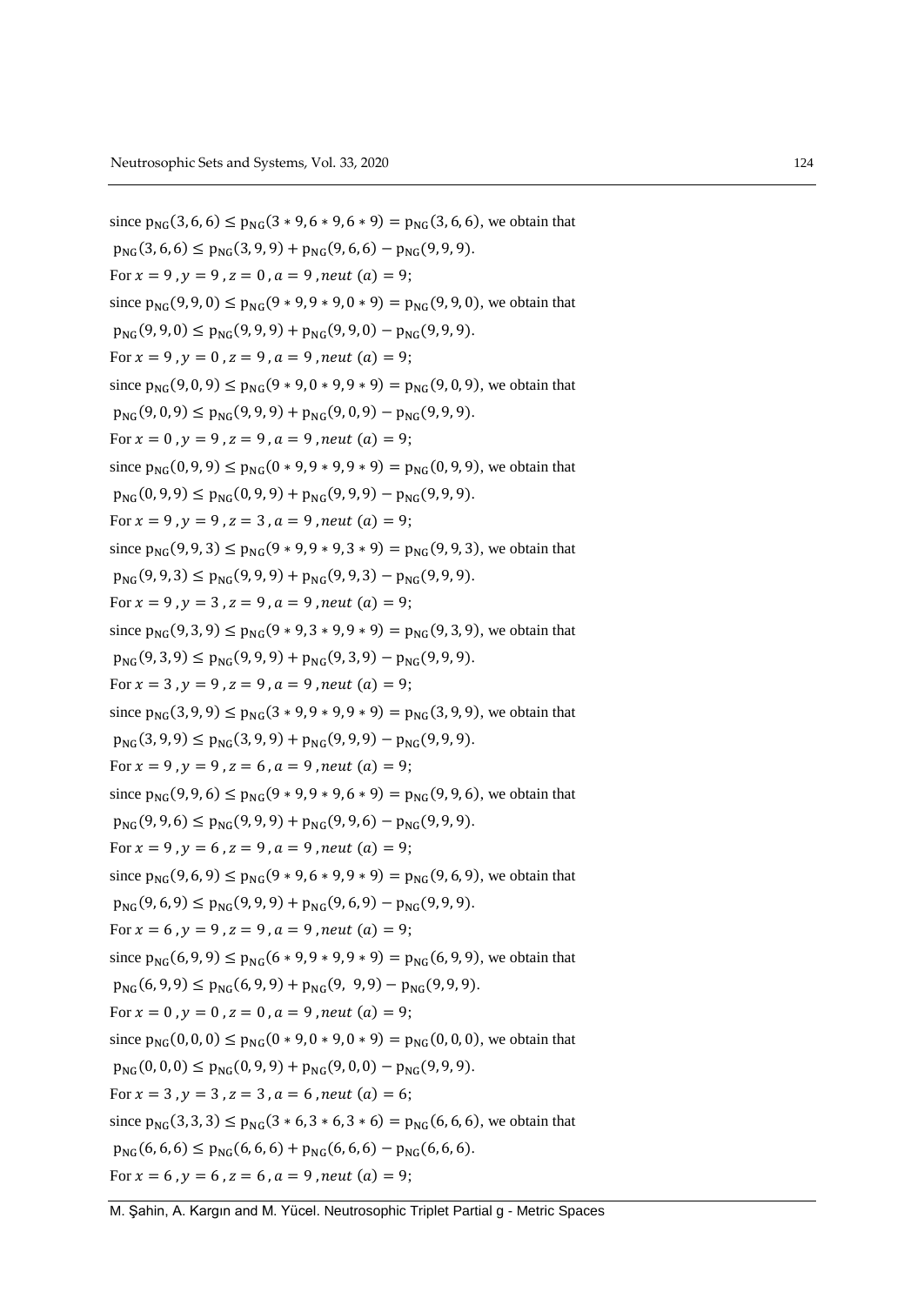since  $p_{NC}(6, 6, 6) \leq p_{NC}(6 * 9, 6 * 9, 6 * 9) = p_{NC}(6, 6, 6)$ , we obtain that  $p_{NG}(6, 6, 6) \leq p_{NG}(6, 9, 9) + p_{NG}(9, 6, 6) - p_{NG}(9, 9, 9).$ For  $x = 9$ ,  $y = 9$ ,  $z = 9$ ,  $a = 9$ , neut  $(a) = 9$ ; since  $p_{NG}(9, 9, 9) \le p_{NG}(9 * 9, 9 * 9, 9 * 9) = p_{NG}(9, 9, 9)$ , we obtain that  $p_{NG}(9, 9, 9) \le p_{NG}(9, 9, 9) + p_{NG}(9, 9, 9) - p_{NG}(9, 9, 9).$ For  $x = 4$ ,  $y = 0$ ,  $z = 0$ ,  $a = 4$ , neut  $(a) = 4$ ; since  $p_{NG}(4, 0, 0) \leq p_{NG}(4 * 4, 0 * 4, 0 * 4) = p_{NG}(4, 0, 0)$ , we obtain that  $p_{NG}(4, 0, 0) \leq p_{NG}(4, 4, 4) + p_{NG}(4, 0, 0) - p_{NG}(4, 4, 4).$ For  $x = 4$ ,  $y = 0$ ,  $z = 3$ ,  $a = 6$ , neut (a) = 6; since  $p_{NG}(4, 0, 3) \le p_{NG} h_{dg}(4 * 6, 0 * 6, 3 * 6) = p_{NG}(0, 0, 6)$ , we obtain that  $p_{NG}(4, 0, 3) \le p_{NG}(4, 6, 6) + p_{NG}(6, 0, 3) - p_{NG}(6, 6, 6).$ For  $x = 4$ ,  $y = 3$ ,  $z = 0$ ,  $a = 6$ , neut  $(a) = 6$ ; since  $p_{NG}(4,3,0) \le p_{NG}(4*6,3*6,0*6) = p_{NG}(0,6,0)$ , we obtain that  $p_{NG}(0, 6, 0) \leq p_{NG}(0, 6, 6) + p_{NG}(6, 6, 0) - p_{NG}(6, 6, 6).$ For  $x = 3$ ,  $y = 0$ ,  $z = 4$ ,  $a = 6$ , neut  $(a) = 6$ ; since  $p_{NG}(3, 0, 4) \le p_{NG}(3 * 6, 0 * 6, 4 * 6) = p_{NG}(6, 0, 0)$ , we obtain that  $p_{NG}(6, 0, 0) \leq p_{NG}(6, 6, 6) + p_{NG}(6, 0, 0) - p_{NG}(6, 6, 6).$ For  $x = 3$ ,  $y = 4$ ,  $z = 0$ ,  $a = 6$ , neut  $(a) = 6$ ; since  $p_{NG}(3, 4, 0) \le p_{NG}(3 * 6, 4 * 6, 0 * 6) = p_{NG}(6, 0, 0)$ , we obtain that  $p_{NG}(6, 0, 0) \leq p_{NG}(6, 6, 6) + p_{NG}(6, 0, 0) - p_{NG}(6, 6, 6).$ For  $x = 4$ ,  $y = 0$ ,  $z = 4$ ,  $a = 4$ , neut  $(a) = 4$ ; since  $p_{NG}(4, 0, 4) \le p_{NG}(4 * 4, 0 * 4, 4 * 4) = p_{NG}(4, 0, 4)$ , we obtain that  $p_{NG}(4, 0, 4) \leq p_{NG}(4, 4, 4) + p_{NG}(4, 0, 4) - p_{NG}(4, 4, 4).$ For  $x = 4$ ,  $y = 4$ ,  $z = 0$ ,  $a = 4$ , neut  $(a) = 4$ ; since  $p_{NG}(4, 4, 0) \leq p_{NG}(4 * 4, 4 * 4, 0 * 4) = p_{NG}(4, 4, 0)$ , we obtain that  $p_{NG}(4, 4, 0) \le p_{NG}(4, 4, 4) + p_{NG}(4, 4, 0) - p_{NG}(4, 4, 4).$ For  $x = 0$ ,  $y = 4$ ,  $z = 4$ ,  $a = 4$ , neut  $(a) = 4$ ; since  $p_{NG}(0, 4, 4) \le p_{NG}(0 * 4, 4 * 4, 4 * 4) = p_{NG}(0, 4, 4)$ , we obtain that  $p_{NG}(0, 4, 4) \leq p_{NG}(0, 4, 4) + p_{NG}(4, 4, 4) - p_{NG}(4, 4, 4).$ For  $x = 4$ ,  $y = 0$ ,  $z = 6$ ,  $a = 9$ , neut  $(a) = 9$ ; since  $p_{NG}(4, 0, 6) \le p_{NG}(4 \times 9, 0 \times 9, 6 \times 9) = p_{NG}(0, 0, 6)$ , we obtain that  $p_{NG}(0, 0, 6) \leq p_{NG}(0, 9, 9) + p_{NG}(9, 0, 6) - p_{NG}(9, 9, 9).$ For  $x = 4$ ,  $y = 6$ ,  $z = 0$ ,  $a = 9$ , neut  $(a) = 9$ ; since  $p_{NG}(4, 6, 0) \le p_{NG}(4 * 9, 6 * 9, 0 * 9) = p_{NG}(0, 6, 0)$ , we obtain that  $p_{NG}(0, 6, 0) \leq p_{NG}(0, 9, 9) + p_{NG}(9, 6, 0) - p_{NG}(9, 9, 9).$ For  $x = 6$ ,  $y = 4$ ,  $z = 0$ ,  $a = 9$ , neut  $(a) = 9$ ;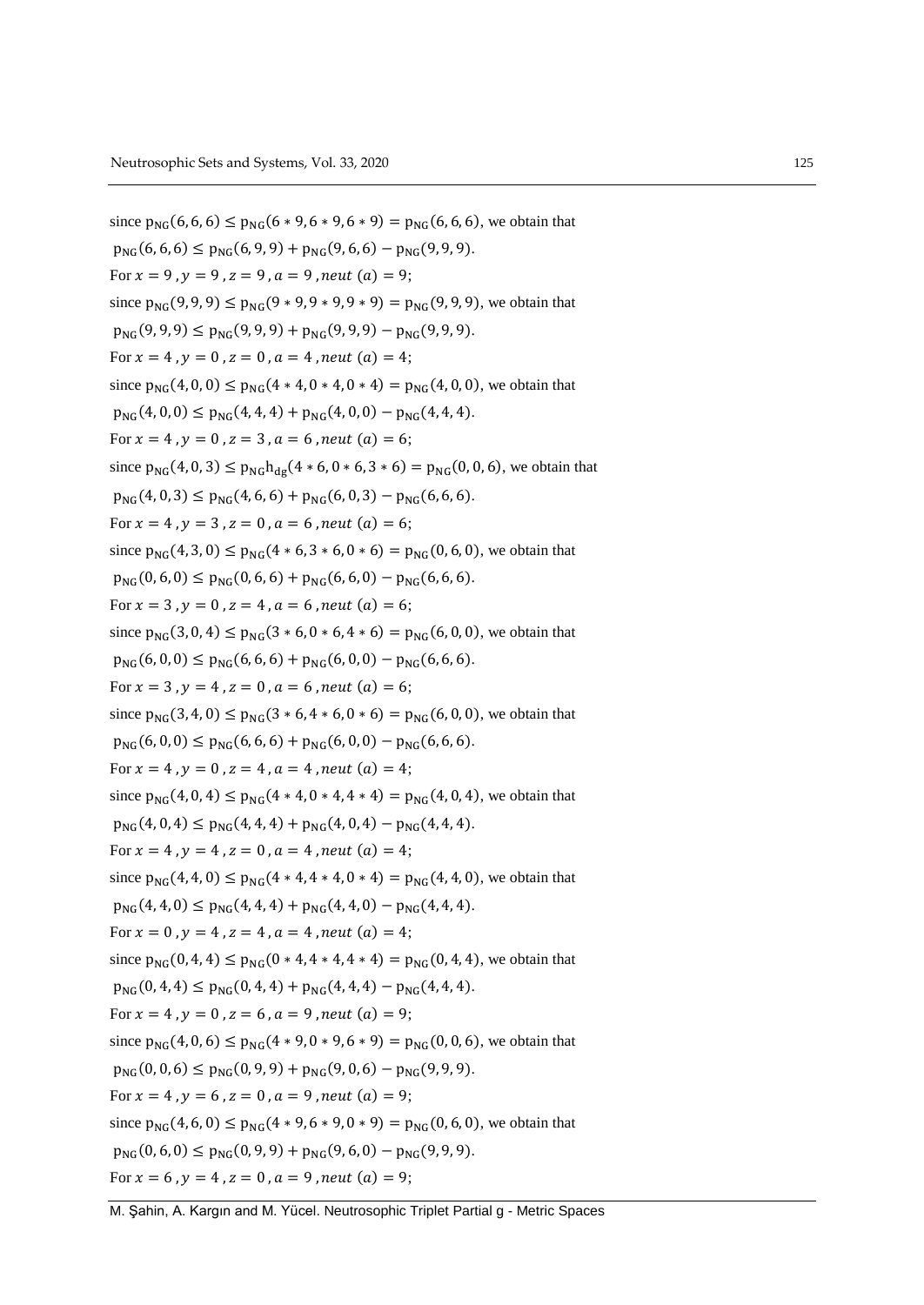since  $p_{NC}(6, 4, 0) \leq p_{NC}(6 * 9, 4 * 9, 0 * 9) = p_{NC}(6, 0, 0)$ , we obtain that  $p_{NG}(6, 0, 0) \leq p_{NG}(6, 9, 9) + p_{NG}(9, 0, 0) - p_{NG}(9, 9, 9).$ For  $x = 6$ ,  $y = 0$ ,  $z = 4$ ,  $a = 9$ , neut  $(a) = 9$ ; since  $p_{NG}(6, 0, 4) \le p_{NG}(6 * 9, 0 * 9, 4 * 9) = p_{NG}(6, 0, 0)$ , we obtain that  $p_{NG}(6, 0, 0) \le p_{NG}(6, 9, 9) + p_{NG}(9, 0, 0) - p_{NG}(9, 9, 9).$ For  $x = 4$ ,  $y = 0$ ,  $z = 9$ ,  $a = 9$ , neut  $(a) = 9$ ; since  $p_{NG}(4, 0, 9) \le p_{NG}(4 \times 9, 0 \times 9, 9 \times 9) = p_{NG}(0, 0, 9)$ , we obtain that  $p_{NG}(0, 0, 9) \leq p_{NG}(0, 9, 9) + p_{NG}(9, 0, 9) - p_{NG}(9, 9, 9).$ For  $x = 4$ ,  $y = 9$ ,  $z = 0$ ,  $a = 9$ , neut  $(a) = 9$ ; since  $p_{NG}(4, 9, 0) \le p_{NG}(4 \times 9, 9 \times 9, 0 \times 9) = p_{NG}(0, 9, 0)$ , we obtain that  $p_{NG}(0, 9, 0) \le p_{NG}(0, 9, 9) + p_{NG}(9, 9, 0) - p_{NG}(9, 9, 9).$ For  $x = 9$ ,  $y = 0$ ,  $z = 4$ ,  $a = 9$ , neut  $(a) = 9$ ; since  $p_{NG}(9, 0, 4) \le p_{NG}(9 * 9, 0 * 9, 4 * 9) = p_{NG}(9, 0, 0)$ , we obtain that  $p_{NG}(9,0,0) \leq p_{NG}(9,9,9) + p_{NG}(9,0,0) - p_{NG}(9,9,9).$ For  $x = 9$ ,  $y = 4$ ,  $z = 0$ ,  $a = 9$ , neut  $(a) = 9$ ; since  $p_{NG}(9, 4, 0) \le p_{NG}(9 * 9, 4 * 9, 0 * 9) = p_{NG}(9, 0, 0)$ , we obtain that  $p_{NG}(9,0,0) \leq p_{NG}(9,9,9) + p_{NG}(9,0,0) - p_{NG}(9,9,9).$ For  $x = 4$ ,  $y = 3$ ,  $z = 3$ ,  $a = 3$ , neut (a) =6; since  $p_{NG}(4, 3, 3) \le p_{NG}(4 * 6, 3 * 6, 3 * 6) = p_{NG}(0, 6, 6)$ , we obtain that  $p_{NC}(0, 6, 6) \leq p_{NC}(0, 6, 6) + p_{NC}(6, 6, 6) - p_{NC}(6, 6, 6).$ For  $x = 4$ ,  $y = 3$ ,  $z = 4$ ,  $a = 3$ , neut  $(a) = 6$ ; since  $p_{NG}(4, 3, 4) \le p_{NG}(4 * 6, 3 * 6, 4 * 6) = p_{NG}(0, 6, 0)$ , we obtain that  $p_{NG}(0, 6, 0) \le p_{NG}(0, 6, 6) + p_{NG}(6, 6, 0) - p_{NG}(6, 6, 6).$ For  $x = 4$ ,  $y = 4$ ,  $z = 3$ ,  $a = 3$ , neut (a) =6; since  $p_{NG}(4, 4, 3) \le p_{NG}(4 * 6, 4 * 6, 3 * 6) = p_{NG}(0, 0, 6)$ , we obtain that  $p_{NG}(0, 0, 6) \le p_{NG}(0, 6, 6) + p_{NG}(6, 0, 6) - p_{NG}(6, 6, 6).$ For  $x = 3$ ,  $y = 4$ ,  $z = 4$ ,  $a = 3$ , neut (a) =6; since  $p_{NG}(3, 4, 4) \le p_{NG}(3 * 6, 4 * 6, 4 * 6) = p_{NG}(6, 0, 0)$ , we obtain that  $p_{NG}(6, 0, 0) \leq p_{NG}(6, 6, 6) + p_{NG}(6, 0, 0) - p_{NG}(6, 6, 6).$ For  $x = 4$ ,  $y = 3$ ,  $z = 6$ ,  $a = 9$ , neut  $(a) = 9$ ; since  $p_{NC}(4, 3, 6) \leq p_{NC}(4 \times 9, 3 \times 9, 6 \times 9) = p_{NC}(0, 3, 6)$ , we obtain that  $p_{NG}(0, 3, 6) \le p_{NG}(0, 9, 9) + p_{NG}(9, 3, 6) - p_{NG}(9, 9, 9).$ For  $x = 4$ ,  $y = 6$ ,  $z = 3$ ,  $a = 9$ , neut (a) =9; since  $p_{NG}(4, 6, 3) \le p_{NG}(4 * 9, 6 * 9, 3 * 9) = p_{NG}(0, 6, 3)$ , we obtain that  $p_{NG}(0, 6, 3) \leq p_{NG}(0, 9, 9) + p_{NG}(9, 6, 3) - p_{NG}(9, 9, 9).$ For  $x = 6$ ,  $y = 4$ ,  $z = 3$ ,  $a = 9$ , neut  $(a) = 9$ ;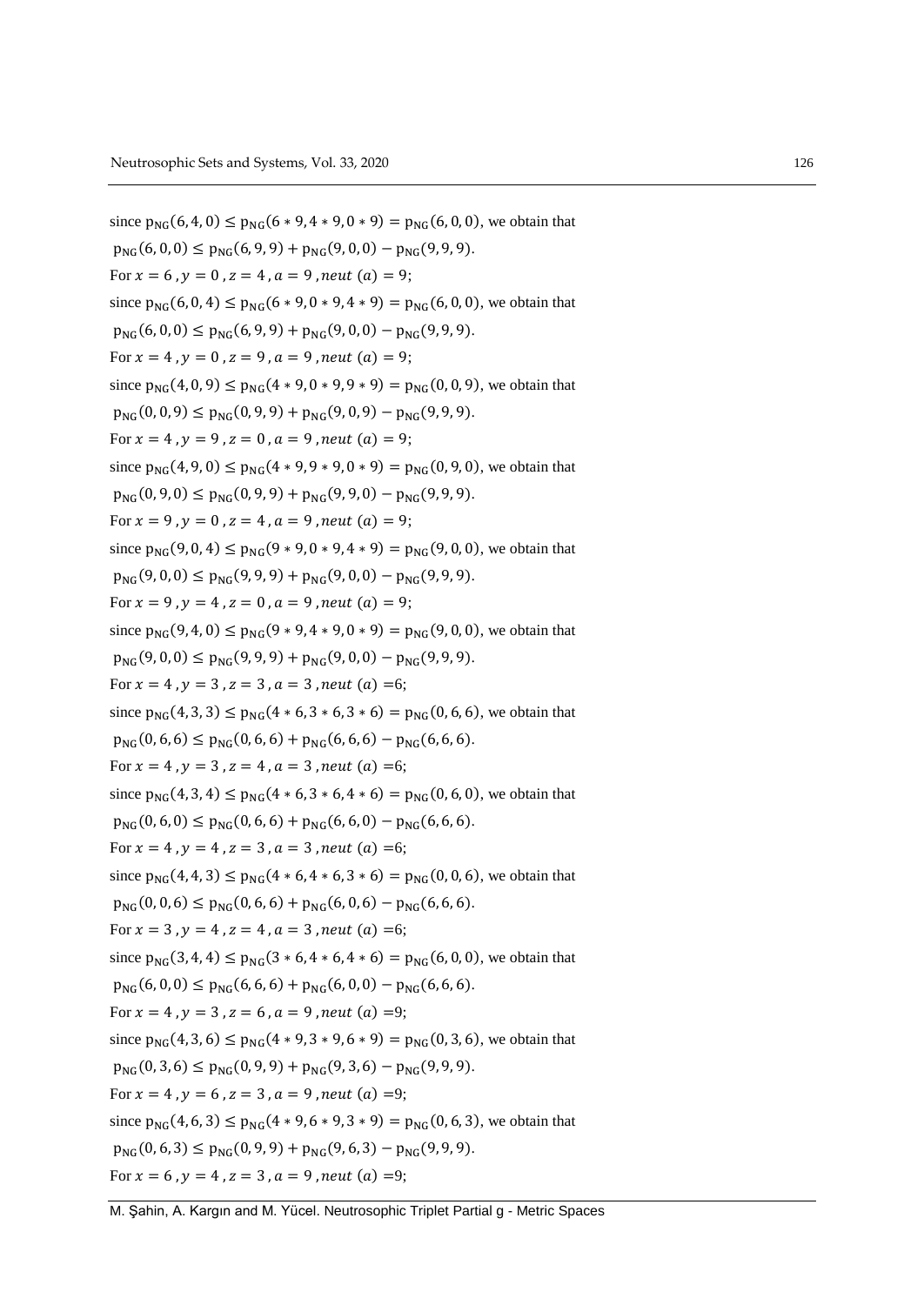since  $p_{NC}(6, 4, 3) \leq p_{NC}(6 * 9, 4 * 9, 3 * 9) = p_{NC}(6, 0, 3)$ , we obtain that  $p_{NG}(6, 0, 3) \leq p_{NG}(6, 9, 9) + p_{NG}(9, 0, 3) - p_{NG}(9, 9, 9).$ For  $x = 6$ ,  $y = 3$ ,  $z = 4$ ,  $a = 9$ , neut  $(a) = 9$ ; since  $p_{NG}(6, 3, 4) \le p_{NG}(6 * 9, 3 * 9, 4 * 9) = p_{NG}(6, 3, 0)$ , we obtain that  $p_{NG}(6,3,0) \le p_{NG}(6,9,9) + p_{NG}(9,3,0) - p_{NG}(9,9,9).$ For  $x = 3$ ,  $y = 6$ ,  $z = 4$ ,  $a = 9$ , neut  $(a) = 9$ ; since  $p_{NG}(3, 6, 4) \le p_{NG}(3 * 9, 6 * 9, 4 * 9) = p_{NG}(3, 6, 0)$ , we obtain that  $p_{NG}(3, 6, 0) \leq p_{NG}(3, 9, 9) + p_{NG}(9, 6, 0) - p_{NG}(9, 9, 9).$ For  $x = 3$ ,  $y = 4$ ,  $z = 6$ ,  $a = 9$ , neut (a) =9; since  $p_{NG}(3, 4, 6) \le p_{NG}(3 * 9, 4 * 9, 6 * 9) = p_{NG}(3, 0, 6)$ , we obtain that  $p_{NG}(3, 0, 6) \le p_{NG}(3, 9, 9) + p_{NG}(9, 0, 6) - p_{NG}(9, 9, 9).$ For  $x = 4$ ,  $y = 3$ ,  $z = 9$ ,  $a = 6$ , neut  $(a) = 6$ ; since  $p_{NG}(4, 3, 9) \le p_{NG}(4 * 6, 3 * 6, 9 * 6) = p_{NG}(0, 6, 6)$ , we obtain that  $p_{NG}(0, 6, 6) \le p_{NG}(0, 6, 6) + p_{NG}(6, 6, 6) - p_{NG}(6, 6, 6).$ For  $x = 4$ ,  $y = 9$ ,  $z = 3$ ,  $a = 6$ , neut  $(a) = 6$ ; since  $p_{NG}(4, 9, 3) \le p_{NG}(4 * 6, 9 * 6, 3 * 6) = p_{NG}(0, 6, 6)$ , we obtain that  $p_{NG}(0, 6, 6) \le p_{NG}(0, 6, 6) + p_{NG}(6, 6, 6) - p_{NG}(6, 6, 6).$ For  $x = 9$ ,  $y = 4$ ,  $z = 3$ ,  $a = 6$ , neut  $(a) = 6$ ; since  $p_{NG}(9, 4, 3) \le p_{NG}(9 * 6, 4 * 6, 3 * 6) = p_{NG}(6, 0, 6)$ , we obtain that  $p_{NC}(6, 0, 6) \leq p_{NC}(6, 6, 6) + p_{NC}(6, 0, 6) - p_{NC}(6, 6, 6).$ For  $x = 9$ ,  $y = 3$ ,  $z = 4$ ,  $a = 6$ , neut  $(a) = 6$ ; since  $p_{NG}(9, 3, 4) \le p_{NG}(9 * 6, 3 * 6, 4 * 6) = p_{NG}(6, 6, 0)$ , we obtain that  $p_{NG}(6, 6, 0) \le p_{NG}(6, 6, 6) + p_{NG}(6, 6, 0) - p_{NG}(6, 6, 6).$ For  $x = 3$ ,  $y = 9$ ,  $z = 4$ ,  $a = 6$ , neut  $(a) = 6$ ; since  $p_{NG}(3, 9, 4) \le p_{NG}(3 * 6, 9 * 6, 4 * 6) = p_{NG}(6, 6, 0)$ , we obtain that  $p_{NG}(6, 6, 0) \le p_{NG}(6, 6, 6) + p_{NG}(6, 6, 0) - p_{NG}(6, 6, 6).$ For  $x = 3$ ,  $y = 4$ ,  $z = 9$ ,  $a = 6$ , neut  $(a) = 6$ ; since  $p_{NG}(3, 4, 9) \le p_{NG}(3 * 6, 4 * 6, 9 * 6) = p_{NG}(6, 0, 6)$ , we obtain that  $p_{NG}(6, 0, 6) \leq p_{NG}(6, 6, 6) + p_{NG}(6, 0, 6) - p_{NG}(6, 6, 6).$ For  $x = 4$ ,  $y = 4$ ,  $z = 4$ ,  $a = 4$ , neut  $(a) = 4$ ; since  $p_{NG}(4, 4, 4) \leq p_{NG}(4 * 4, 4 * 4, 4 * 4) = p_{NG}(4, 4, 4)$ , we obtain that  $p_{NG}(4, 4, 4) \leq p_{NG}(4, 4, 4) + p_{NG}(4, 4, 4) - p_{NG}(4, 4, 4).$ For  $x = 4$ ,  $y = 4$ ,  $z = 6$ ,  $a = 9$ , neut  $(a) = 9$ ; since  $p_{NG}(4, 4, 6) \le p_{NG}(4 * 9, 4 * 9, 6 * 9) = p_{NG}(0, 0, 6)$ , we obtain that  $p_{NC}(0, 0, 6) \leq p_{NC}(0, 9, 9) + p_{NC}(9, 0, 6) - p_{NC}(9, 9, 9).$ For  $x = 4$ ,  $y = 6$ ,  $z = 4$ ,  $a = 9$ , neut  $(a) = 9$ ;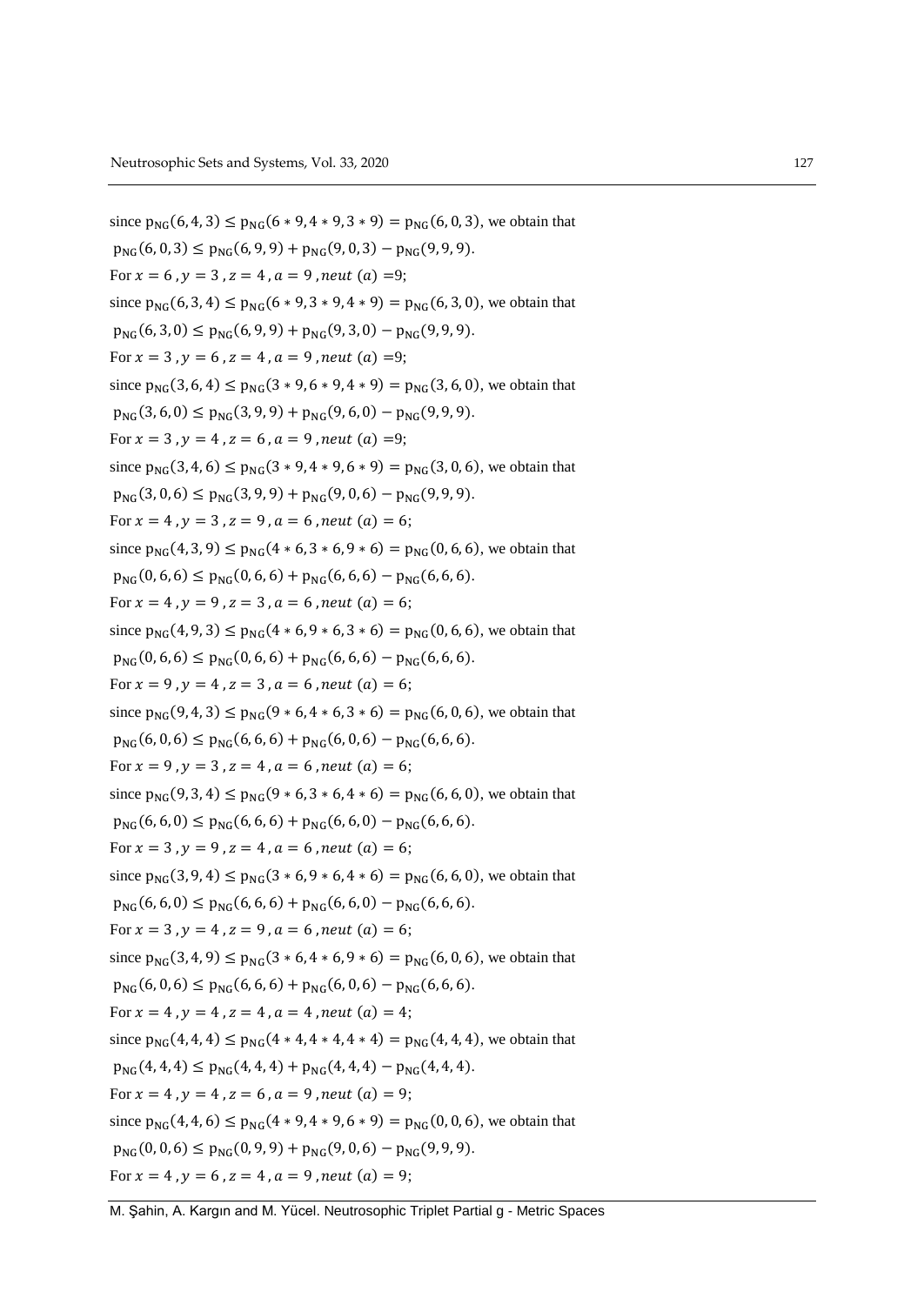since  $p_{NC}(4, 6, 4) \leq p_{NC}(4 \times 9, 6 \times 9, 4 \times 9) = p_{NC}(0, 6, 0)$ , we obtain that  $p_{NG}(0, 6, 0) \leq p_{NG}(0, 9, 9) + p_{NG}(9, 6, 0) - p_{NG}(9, 9, 9).$ For  $x = 6$ ,  $y = 4$ ,  $z = 4$ ,  $a = 9$ , neut  $(a) = 9$ ; since  $p_{NG}(6, 4, 4) \le p_{NG}(6 * 9, 4 * 9, 4 * 9) = p_{NG}(6, 0, 0)$ , we obtain that  $p_{NG}(6, 0, 0) \le p_{NG}(0, 9, 9) + p_{NG}(9, 0, 0) - p_{NG}(9, 9, 9).$ For  $x = 4$ ,  $y = 4$ ,  $z = 9$ ,  $a = 9$ , neut  $(a) = 9$ ; since  $p_{NG}(4, 4, 9) \le p_{NG}(4 * 9, 4 * 9, 9 * 9) = p_{NG}(0, 0, 9)$ , we obtain that  $p_{NG}(0, 0, 9) \leq p_{NG}(0, 9, 9) + p_{NG}(9, 0, 9) - p_{NG}(9, 9, 9).$ For  $x = 4$ ,  $y = 9$ ,  $z = 4$ ,  $a = 9$ , neut  $(a) = 9$ ; since  $p_{NG}(4, 9, 4) \le p_{NG}(4 \times 9, 9 \times 9, 4 \times 9) = p_{NG}(0, 9, 0)$ , we obtain that  $p_{NC}(0, 9, 0) \leq p_{NC}(0, 9, 9) + p_{NC}(9, 9, 0) - p_{NC}(9, 9, 9).$ For  $x = 9$ ,  $y = 4$ ,  $z = 4$ ,  $a = 9$ , neut  $(a) = 9$ ; since  $p_{NG}(9, 4, 4) \le p_{NG}(9 * 9, 4 * 9, 4 * 9) = p_{NG}(9, 0, 0)$ , we obtain that  $p_{NG}(9,0,0) \leq p_{NG}(9,9,9) + p_{NG}(9,0,0) - p_{NG}(9,9,9).$ For  $x = 4$ ,  $y = 6$ ,  $z = 6$ ,  $a = 9$ , neut  $(a) = 9$ ; since  $p_{NG}(4, 6, 6) \le p_{NG}(4 * 9, 6 * 9, 6 * 9) = p_{NG}(0, 6, 6)$ , we obtain that  $p_{NG}(0, 6, 6) \le p_{NG}(0, 9, 9) + h_{DMC}(9, 6, 6) - p_{NG}(9, 9, 9).$ For  $x = 6$ ,  $y = 4$ ,  $z = 6$ ,  $a = 9$ , neut  $(a) = 9$ ; since  $p_{NG}(6, 4, 6) \le p_{NG}(6 * 9, 4 * 9, 6 * 9) = p_{NG}(6, 0, 6)$ , we obtain that  $p_{NG}(6, 0, 6) \le p_{NG}(6, 9, 9) + p_{NG}(9, 0, 6) - p_{NG}(9, 9, 9).$ For  $x = 6$ ,  $y = 6$ ,  $z = 4$ ,  $a = 9$ , neut  $(a) = 9$ ; since  $p_{NG}(6, 6, 4) \le p_{NG}(6 * 9, 6 * 9, 4 * 9) = p_{NG}(6, 6, 0)$ , we obtain that  $p_{NG}(6, 6, 0) \le p_{NG}(6, 9, 9) + p_{NG}(9, 6, 0) - p_{NG}(9, 9, 9).$ For  $x = 4$ ,  $y = 6$ ,  $z = 9$ ,  $a = 9$ , neut  $(a) = 9$ ; since  $p_{NG}(4, 6, 9) \le p_{NG}(4 * 9, 6 * 9, 9 * 9) = p_{NG}(0, 6, 9)$ , we obtain that  $p_{NG}(0, 6, 9) \le p_{NG}(0, 9, 9) + p_{NG}(9, 6, 9) - p_{NG}(9, 9, 9).$ For  $x = 4$ ,  $y = 9$ ,  $z = 6$ ,  $a = 9$ , neut  $(a) = 9$ ; since  $p_{NG}(4, 9, 6) \le p_{NG}(4 * 9, 9 * 9, 6 * 9) = p_{NG}(0, 9, 0)$ , we obtain that  $p_{NG}(0, 9, 0) \leq p_{NG}(0, 9, 9) + p_{NG}(9, 9, 0) - p_{NG}(9, 9, 9).$ For  $x = 6$ ,  $y = 9$ ,  $z = 4$ ,  $a = 9$ , neut  $(a) = 9$ ; since  $p_{NG}(6, 9, 4) \le p_{NG}(6 * 9, 9 * 9, 4 * 9) = p_{NG}(6, 9, 0)$ , we obtain that  $p_{NG}(6, 9, 0) \le p_{NG}(6, 9, 9) + p_{NG}(9, 9, 0) - p_{NG}(9, 9, 9).$ For  $x = 6$ ,  $y = 4$ ,  $z = 9$ ,  $a = 9$ , neut  $(a) = 9$ ; since  $p_{NG}(6, 4, 9) \le p_{NG}(6 * 9, 4 * 9, 9 * 9) = p_{NG}(6, 0, 9)$ , we obtain that  $p_{NG}(6, 0, 9) \leq p_{NG}(6, 9, 9) + p_{NG}(9, 0, 9) - p_{NG}(9, 9, 9).$ Therefore,  $p_{NG}$  is a NTpgM.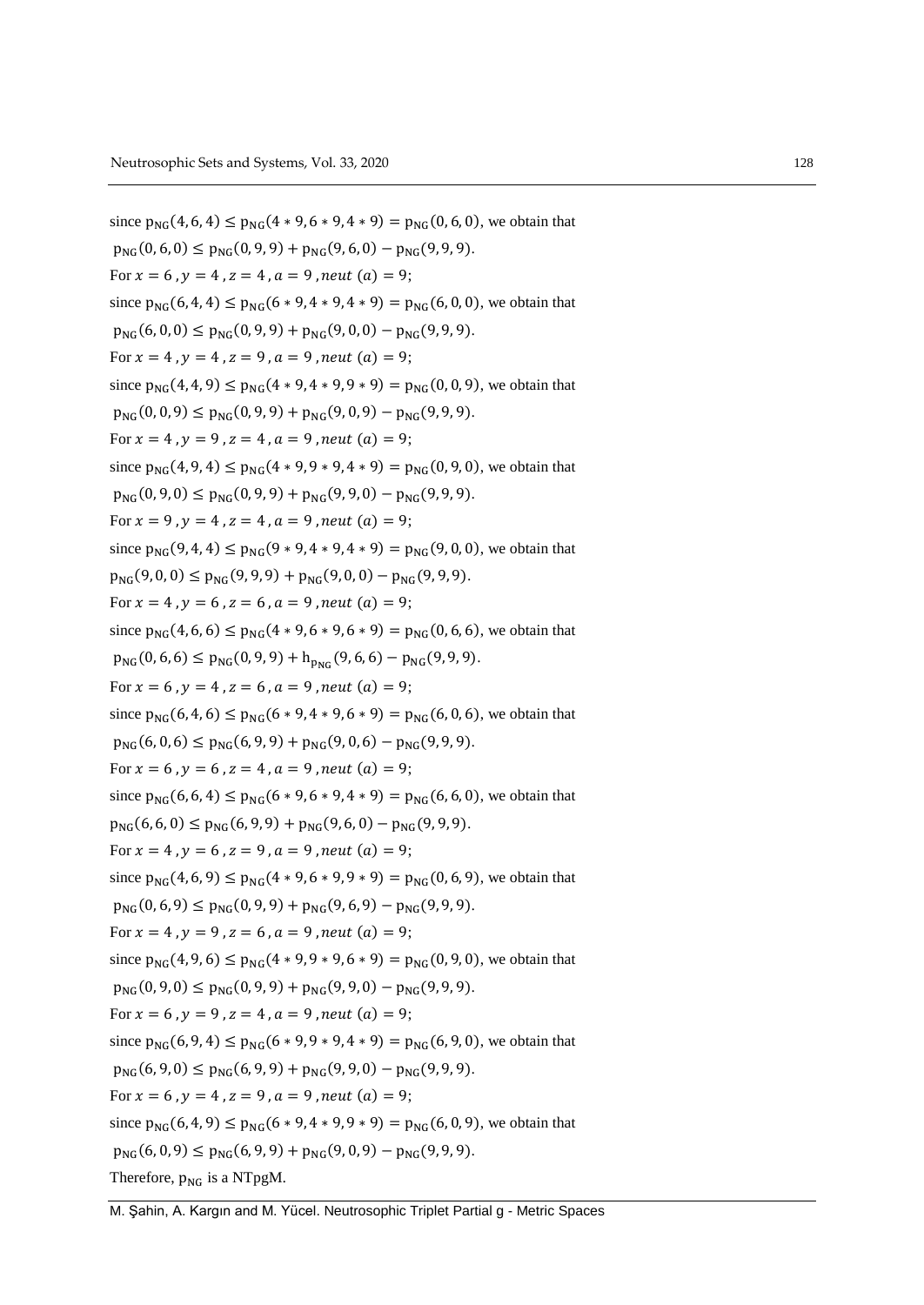#### **Corollary 3.3:**

**1)** The NTpgMS differs from the pgMS. Because, there is not a \* binary operation in pgMS. Also, triangle inequalities are different in this spaces.

**2)** The NTpgMS differs from the NTMS due to triangle inequalities.

**3)** The NTpgMS differs from the NTgMS. Because the triangle inequality in the NTgMS differs from the triangle inequality in the NTpgMS. Also, in a NTpgMS, it can be that  $p_{NG}(x, x) \neq 0$ .

**Theorem 3.4:** Let  $((X, *)$ ,  $p_{NG})$  be a NTpgMS and  $d_p: X \times X \to R^+ \cup \{0\}$  be a function such that

 $d_p(x, y) = p_{NG}(x, y, y) + p_{NG}(x, x, y)$ . Then,  $d_p$  is a NTpM.

#### **Proof:**

i) Since  $((X, *)$ ,  $p_{NG})$  is a NTpgMS, it is clear that for  $\forall x, y \in X$ ;  $x * y \in X$ .

ii) Since  $p_{NG}$  is a NTpgMS,  $0 \le d_n(x, x) \le d_n(x, y)$  implies that

 $0 \leq p_{NC}(x, x, x) + p_{NC}(x, x, x) \leq p_{NC}(x, y, y) + p_{NC}(x, x, y).$ 

iii) Since  $p_{NG}$  is a NTpgMS, if  $d_p(x, x) = d_p(y, y) = d_p(x, y) = 0$ , then we obtain  $x = y$ .

iv) Since  $p_{NG}$  is a NTpgMS, we obtain

 $d_{p}(x, y) = p_{NG}(x, y, y) + p_{NG}(x, x, y) = p_{NG}(y, x, x) + p_{NG}(y, y, x) = d_{p}(y, x).$ 

v) We assume that there exists at least an element  $a \in X$  for each x, y and z such that  $p_{NG}(x, y, z) \le p_{NG}(x \ast \text{neut}(a), y \ast \text{neut}(a), z \ast \text{neut}(a))$ . Thus, if we assume  $a = x$ , It is clear that  $d_p(x, y) \leq d_p(x, y^*neut(a)).$ 

Also, since  $((X,*)$ ,  $p_{NG})$  is a NTpgMS, it is obvious that

 $p_{NG}(x, y, z) \leq p_{NG}(x * neut(a), y * neut(a), z * neut(a)) \leq p_{NG}(x, a, a) + p_{NG}(a, y, z) - p_{NG}(a, a, a).$ 

Hence, we obtain

 $p_{NG}(x, y, y) + p_{NG}(x, x, y) \le$ 

 $p_{NG}(x, a, a) + p_{NG}(x, x, a) + p_{NG}(x, x, a) + p_{NG}(a, y, y) + p_{NG}(a, a, y) - p_{NG}(a, a, a) - p_{NG}(a, a, a).$ 

Thus, we have  $d_p(x, y) \le d_p(x, a) + d_p(a, y) - d_p(a, a)$ .

**Theorem 3.5:** Let  $((X, *), p_{NC})$  be a NTpgMS. If for all  $x \in X$ ,  $p_{NC}(x, x, x) = 0$ , then  $((X, *), p_{NC})$  is a NTgMS.

**Proof:** We suppose that  $(X,*)$  is a NTS and  $((X, *), p_{NG})$  is a NTpgMS.

i) Since  $((X, *), p_{NG})$  is a NTpgMS; then for all  $x, y \in X$ ;  $x * y \in X$ .

ii) Since  $p_{NG}(x, x, x) = 0$ , it is clear that  $0 \le p_{NG}(x, x, x) = 0 \le p_{NG}(x, y, z)$ .

iii) Since  $((X, *), p_{NG})$  is a NTpgMS, it is clear that if  $x \neq y$ , then  $p_{NG}(x, y, z) > 0$ .

iv) Since  $((X, *), p_{NG})$  is a NTpgMS, it is clear that if  $y \neq z$ , then  $p_{NG}(x, x, y) \leq p_{NG}(x, y, z)$ .

v) Since  $((X, *), p_{NG})$  is a NTpgMS, it is clear that

 $p_{NG}(x, y, z) = p_{NG}(x, z, y) = p_{NG}(y, x, z) = p_{NG}(y, z, x) = p_{NG}(z, x, y) = p_{NG}(z, y, x).$ 

vi) We assume that there exists at least an element  $a \in X$  for each x, y, z such that

 $p_{NG}(x, y, z) = p_{NG}(x * neut(a), y * neut(a), z * neut(a)),$  then

 $p_{NG}(x * neut(a), y * neut(a), z * neut(a)) \leq p_{NG}(x, a, a) + p_{NG}(a, y, z) - p_{NG}(a, a, a).$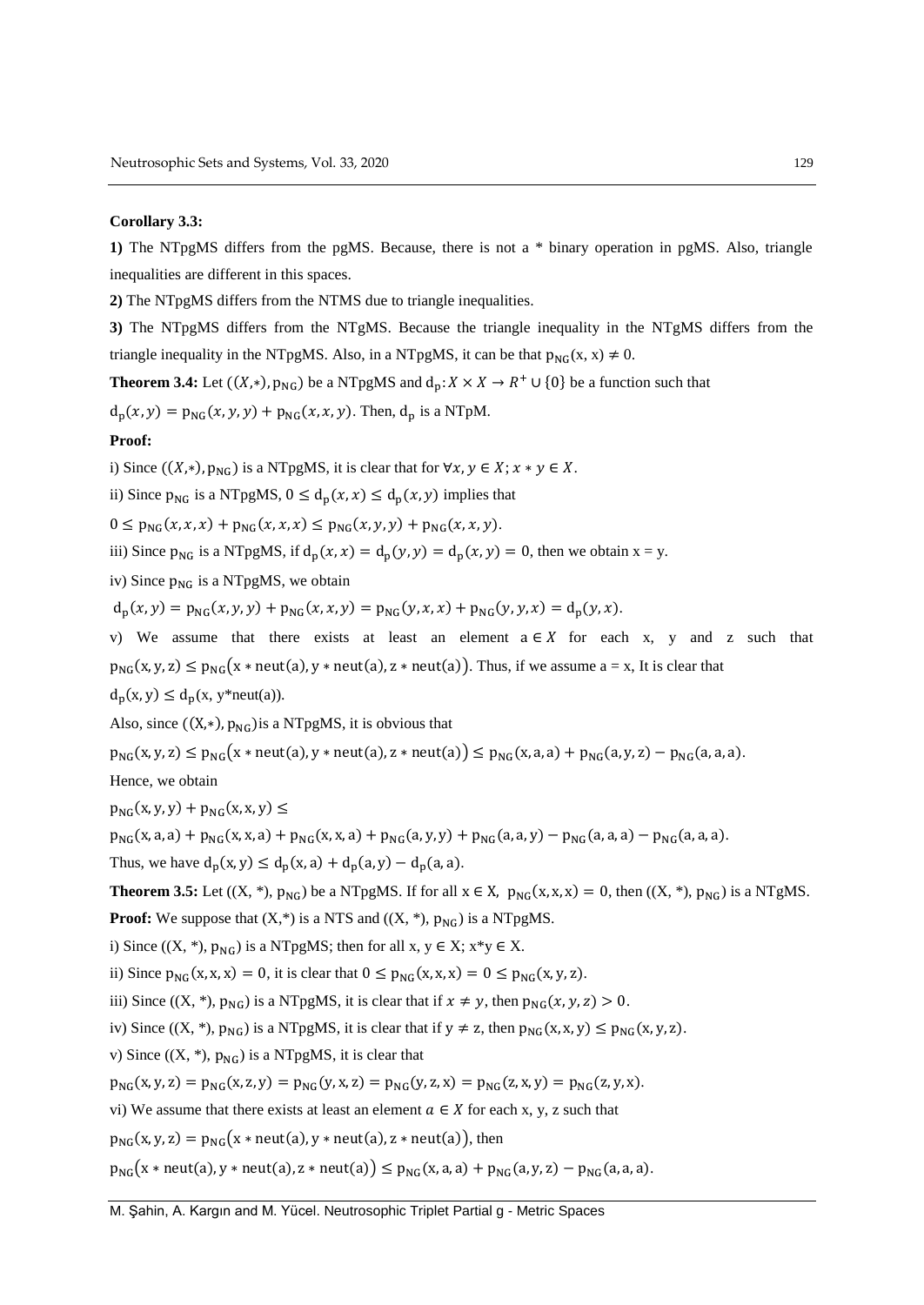Since  $p_{NG}(x, x, x) = 0$ , we obtain that

 $p_{NG}(x * neut(a), y * neut(a), z * neut(a)) \leq p_{NG}(x, a, a) + p_{NG}(a, y, z).$ 

Thus,  $((X, *), p_{NG})$  is a NTpgMS.

**Theorem 3.6:** Let  $((X,*)$ ,  $d_{NG})$  be a NTgM. Then, the function  $p_{NG}(x, y, z) = d_{NG}(x, y, z) + k$ ,  $k \in R^+$  is an NTpgMS.

#### **Proof:**

i) Since  $d_{NG}$  is a NTgMS, for all x,  $y \in X$ ;  $x*y \in X$ .

ii) Since  $d_{NG}$  is a NTgMS, we obtain  $d_{NG}(x, x, x) \leq d_{NG}(x, y, z)$ . Thus, it is clear that

 $p_{NG}(x, x, x) = d_{NG}(x, x, x) + k \leq p_{NG}(x, y, z) = d_{NG}(x, y, z) + k.$ 

iii)  $p_{NG}(x, y, z) = d_{NG}(x, y, z) + k > 0.$ 

iv) Since  $d_{NG}$  is a NTgMS, if  $y \neq z$ , then  $d_{NG}(x, x, y) \leq d_{NG}(x, y, z)$ . Thus, it is clear that

 $p_{NG}(x, x, y) = d_{NG}(x, x, y) + k \leq p_{NG}(x, y, z) = d_{NG}(x, y, z) + k$ 

v) Since  $d_{NG}$  is a NTgMS, we obtain

 $d_{NG}(x, y, z) = d_{NG}(x, z, y) = d_{NG}(y, x, z) = d_{NG}(y, z, x) = d_{NG}(z, x, y) = d_{NG}(z, y, x)$ . Thus, it is clear that  $d_{NG}(x, y, z) + k = d_{NG}(x, z, y) + k = d_{NG}(y, x, z) + k = d_{NG}(y, z, x) + k = d_{NG}(z, x, y) + k = d_{NG}(z, y, x) + k.$ Therefore,

 $p_{NG}(x, y, z) = p_{NG}(x, z, y) = p_{NG}(y, x, z) = p_{NG}(y, z, x) = p_{NG}(z, x, y) = p_{NG}(z, y, x)$ .

vi) We assume that there exists at least an  $\alpha \in X$  for each  $x, y, z \in X$  such that

 $d_{NG}(x, y, z) \le d_{NG}(x * neut(a), y * neut(a), z * neut(a)).$  Thus, we obtain

 $p_{NG}(x, y, z) = d_{NG}(x, y, z) + k \leq$ 

$$
p_{NG}(x * neut(a), y * neut(a), z * neut(a)) = d_{NG}(x * neut(a), y * neut(a), z * neut(a)) + k.
$$
 (1)

Also, since  $d_{NG}$  is a NTgMS, we obtain

 $d_{NG}(x * neut(a), y * neut(a), z * neut(a)) \le d_{NG}(x, a, a) + d_{NG}(a, y, z)$ . Therefore, we obtain

 $d_{\text{NG}}(x * \text{neut}(a), y * \text{neut}(a), z * \text{neut}(a)) + k \leq d_{\text{NG}}(x, a, a) + k + d_{\text{NG}}(a, y, z) + k - k$ . Thus,

 $p_{NG}(x * neut(a), y * neut(a), z * neut(a)) \leq p_{NG}(x, a, a) + p_{NG}(a, y, z) - k$ 

$$
p_{NG}(x * neut(a), y * neut(a), z * neut(a)) \le p_{NG}(x, a, a) + p_{NG}(a, y, z) - p_{NG}(a, a, a). \tag{2}
$$

From  $(1)$  and  $(2)$ , this condition is hold.

In this case,  $((X,*)$ ,  $p_{NG})$  is called a NTpgMS.

**Corollary 3.7:** A NTpgMS can be obtained from a NTgMS.

**Definition 3.8:** Let  $((X, *), p_{NG})$  be a NTpgMS and  $\{x_n\}$  be a sequence in this space. A point  $x \in X$  is said to be the limit of the sequence  $\{x_n\}$ , if  $\lim_{n,m\to\infty} p_{NG}(x,x_n,x_m) - p_{NG}(x,x,x) = 0$  and  $\{x_n\}$  is called a NT pg – convergent to x.

**Definition 3.9:** Let  $((X, *), p_{NG})$  be a NTpgMS and  $\{x_n\}$  be a sequence in this space.  $\{x_n\}$  is called a NT pg – Cauchy sequence if there exists at least a  $x \in X$  such that  $\lim_{n,m,l \to \infty} p_{NG}(x_n, x_m, x_l) - p_{NG}(x, x, x) = 0$ .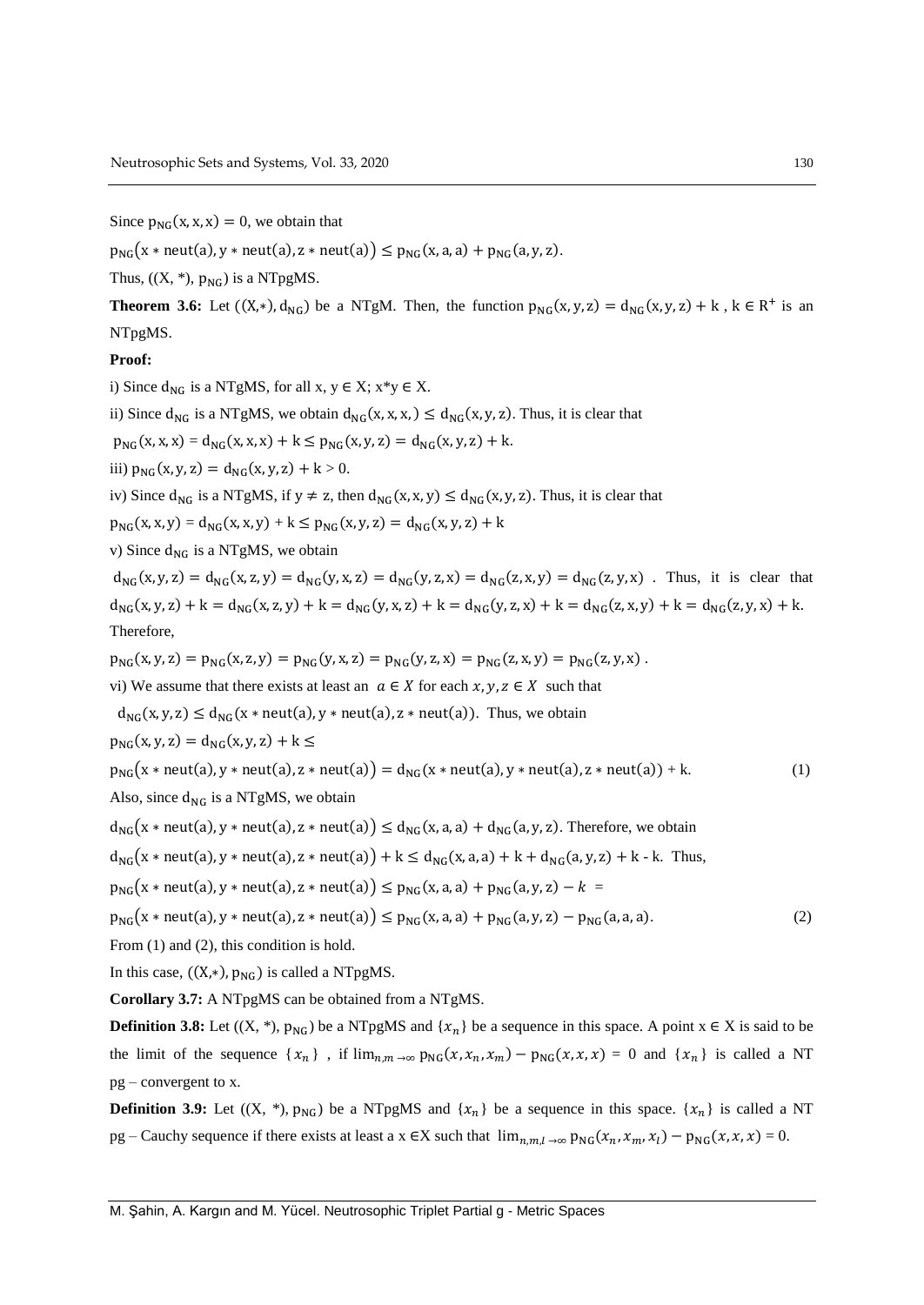**Definition 3.10:** Let  $((X, *), p_{NG})$  be a NTpgMS. If every  $\{x_n\}$  NT pg - Cauchy sequence is a NT pg - convergent, then  $((X, *), p_{NG})$  is called a NT complete NTpgMS.

# **Conclusion**

In this study we first obtained NTpgMS. We show that NTpgMS is different from pgMS, NTgMS and NTMS. Also, we show that a NTpgMS will provide the properties of a NTgMS under which conditions are met. Thus, we added a new structure to neutrosophic triple structures. Also, thanks to neutrosophic triplet partial  $g$  – metric space, researchers can obtain new fixed point theorems for neutrosophic triplet theory and neutrosophic triplet partial g - normed space, neutrosophic triplet partial g – inner product space.

#### **Abbreviations**

gM: g - metric gMS: g - metric space NT: Neutrosophic triplet NTS: Neutrosophic triplet set NTM: Neutrosophic triplet metric NTMS: Neutrosophic triplet metric space NTpM: Neutrosophic triplet partial metric NTpMS: Neutrosophic triplet partial metric space NTgM: Neutrosophic triplet g - metric NTgMS: Neutrosophic triplet g - metric space NTpgM: Neutrosophic triplet partial g - metric NTpgMS: Neutrosophic triplet partial g - metric space

## **References**

[1] Smarandache F., Neutrosophy: Neutrosophic Probability, Set and Logic, Rehoboth, Amer. Research Press, (1998)

[2] Kandasamy W. B. V. and Smarandache F., Basic neutrosophic algebraic structures and their applications to fuzzy and neutrosophic models, Hexis, Frontigan, (2004) p 219

[3] Kandasamy W. B. V. and Smarandache F., Some neutrosophic algebraic structures and neutrosophic nalgebraic structures, Hexis, Frontigan, (2006) p 219

[4] Smarandache F. and Ali M., Neutrosophic triplet as extension of matter plasma, unmatter plasma and antimatter plasma, APS Gaseous Electronics Conference, (2016) doi: 10.1103/BAPS.2016.GEC.HT6.110

[5] Smarandache F. and Ali M.,The Neutrosophic Triplet Group and its Application to Physics, presented by F. S. to Universidad Nacional de Quilmes, Department of Science and Technology, Bernal, Buenos Aires, Argentina (02 June 2014)

[6] Smarandache F. and Ali M., Neutrosophic triplet group. Neural Computing and Applications, (2016) 1-7.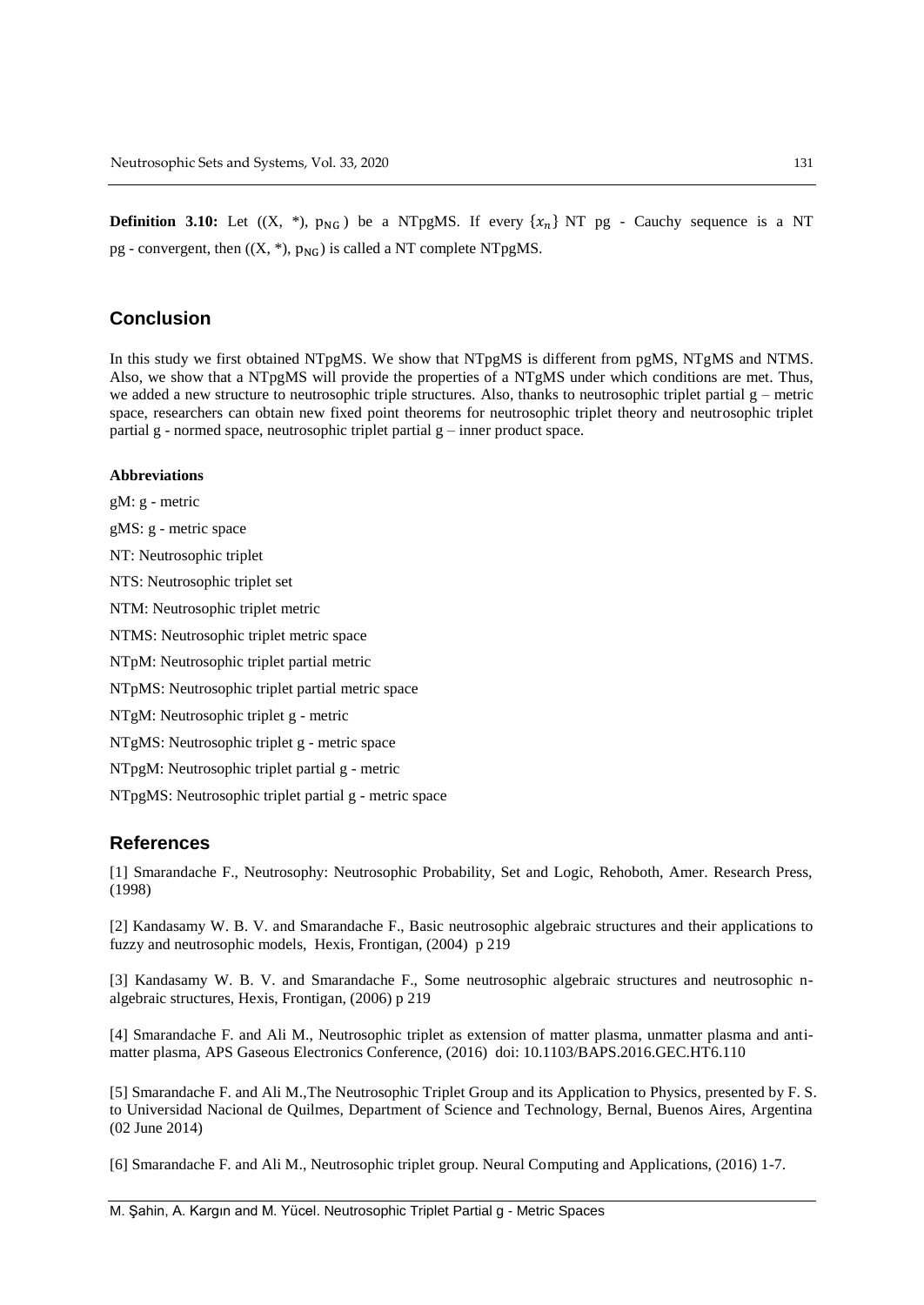[7] Smarandache F. and Ali M., Neutrosophic Triplet Field Used in Physical Applications, (Log Number: NWS17-2017-000061), 18th Annual Meeting of the APS Northwest Section, Pacific University, Forest Grove, OR, USA (June 1-3, 2017)

[8] Smarandache F. and Ali M., Neutrosophic Triplet Ring and its Applications, (Log Number: NWS17-2017- 000062), 18th Annual Meeting of the APS Northwest Section, Pacific University, Forest Grove, OR, USA (June 1-3, 2017).

[9] Şahin, M., Kargın A., Neutrosophic triplet groups based on set valued neutrosophic quadruple numbers, Neutrosophic Set and Systems, (2019) 30, 122 - 131

[10] Broumi A., Bakali A., Talea M. and Smarandache F., Single Valued Neutrosophic Graphs: Degree, Order and Size. IEEE International Conference on Fuzzy Systems, (2016) pp. 2444-2451.

[11] Broumi A., Bakali A., Talea M. and Smarandache F. Decision-Making Method Based On the Interval Valued Neutrosophic Graph, Future Technologies, IEEE International Conference on Fuzzy Systems, (2016) pp 44- 50.

[12] Broumi A., Bakali A., Talea M., Smarandache F. and Vladareanu L., Computation of Shortest Path Problem in a Network with SV-Trapezoidal Neutrosophic Numbers, Proceedings of the 2016 International Conference on Advanced Mechatronic Systems, Melbourne, Australia, (2016) pp.417-422.

[13] [Liu](https://www.researchgate.net/profile/Peide_Liu3) P. and [Shi](https://www.researchgate.net/scientific-contributions/2068623407_Lanlan_Shi) L., The Generalized Hybrid Weighted Average Operator Based on Interval Neutrosophic Hesitant Set and Its Application to Multiple Attribute Decision Making, Neural Computing and Applications (2015), 26(2): 457-471

[14] [Liu](https://www.researchgate.net/profile/Peide_Liu3) P. and [Shi](https://www.researchgate.net/scientific-contributions/2068623407_Lanlan_Shi) L., Some Neutrosophic Uncertain Linguistic Number Heronian Mean Operators and Their Application to Multi-attribute Group Decision making, Neural Computing and Applications, (2015) doi:10.1007/s00521-015-2122-6

[15] [Liu](https://scholar.google.com.tr/citations?user=kB0nlC0AAAAJ&hl=tr&oi=sra) P. and Tang G., Some power generalized aggregation operators based on the interval neutrosophic numbers and their application to decision making, Journal of Intelligent & Fuzzy Systems, (2016) 30, 2517-2528

[16] [Liu](https://scholar.google.com.tr/citations?user=kB0nlC0AAAAJ&hl=tr&oi=sra) P. and Tang G., Multi-criteria group decision-making based on interval neutrosophic uncertain linguistic variables and Choquet integral, Cognitive Computation, (2016) 8(6) 1036-1056

[17] [Liu](https://www.researchgate.net/profile/Peide_Liu3) P. and Wang Y., Interval neutrosophic prioritized OWA operator and its application to multiple attribute decision making, journal of systems science & complexity, (2016) 29(3): 681-697

[18] [Liu](https://scholar.google.com.tr/citations?user=kB0nlC0AAAAJ&hl=tr&oi=sra) P. and Teng F., Multiple attribute decision making method based on normal neutrosophic generalized weighted power averaging operator, Internal journal of machine learning and cybernetics, (2015) 10.1007/s13042-015-0385-y

[19] [Liu](https://scholar.google.com.tr/citations?user=kB0nlC0AAAAJ&hl=tr&oi=sra) P., Zhang L., Liu X., and Wang P., Multi-valued Neutrosophic Number Bonferroni mean Operators and Their Application in Multiple Attribute Group Decision Making, Internal journal of information technology & decision making, (2016) 15(5) 1181-1210

[20] Sahin M., Deli I. and Ulucay V., Similarity measure of bipolar neutrosophic sets and their application to multiple criteria decision making, Neural Comput & Applic. (2016) DOI 10. 1007/S00521

[21] Wang H., Smarandache F., Zhang Y. Q., Sunderraman R., Single valued neutrosophic sets. Multispace Multistructure, (2010) 4, 410–413.

[22] Şahin M., Olgun N, Uluçay V., Kargın A. and Smarandache F. A new similarity measure on falsity value between single valued neutrosophic sets based on the centroid points of transformed single valued neutrosophic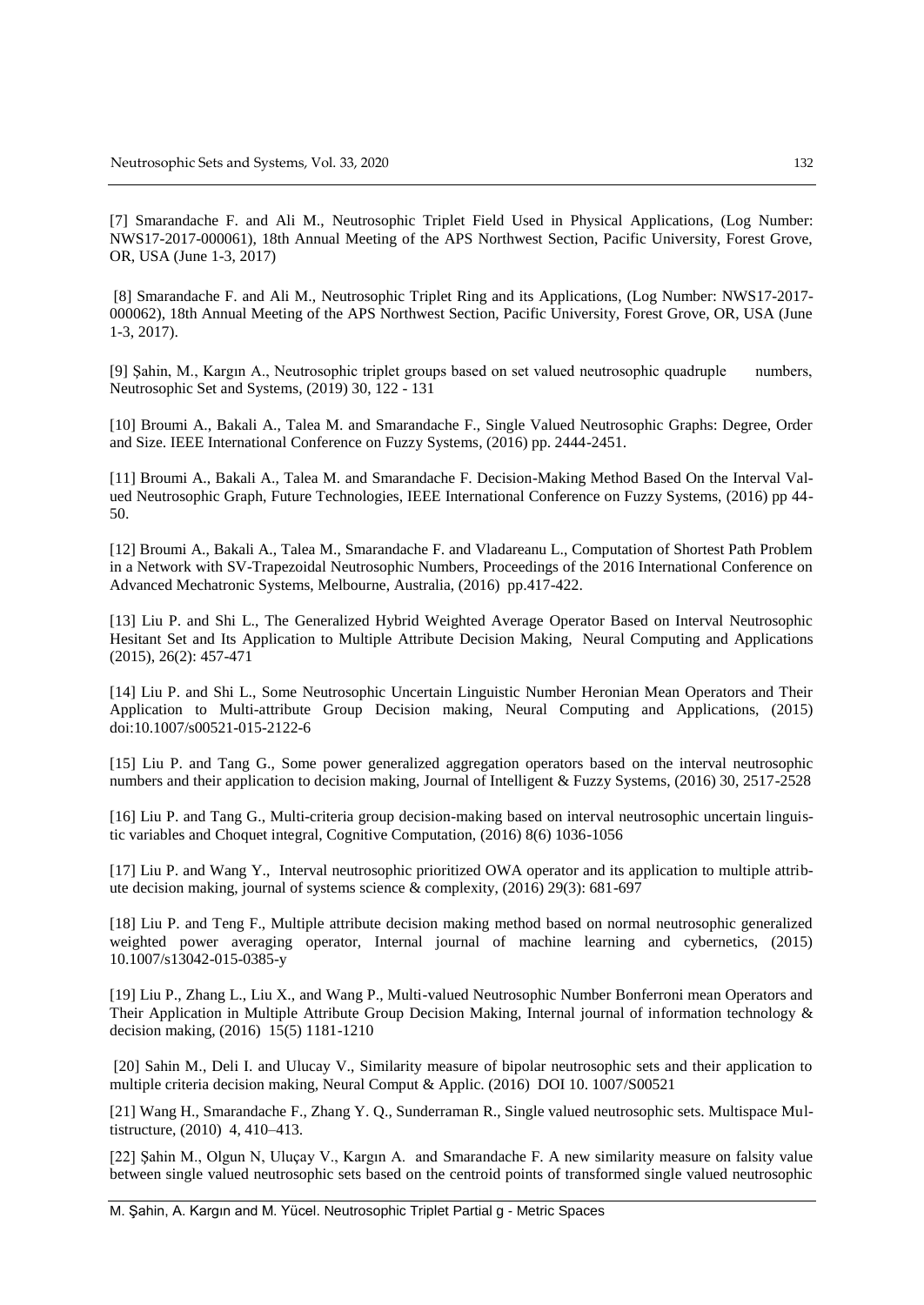numbers with applications to pattern recognition, Neutrosophic Sets and Systems, (2017) 15, 31-48, doi: org/10.5281/zenodo570934

[23] Şahin M., Ecemiş O., Uluçay V. and Kargın A., Some new generalized aggregation operators based on centroid single valued triangular neutrosophic numbers and their applications in multi-attribute decision making, Asian Journal of Mathematics and Computer Research, (2017) 16(2): 63-84

[24] Chatterjee R., Majumdar P., and Samanta S. K., Similarity Measures in Neutrosophic Sets-I. Fuzzy Multicriteria Decision-Making Using Neutrosophic Sets. Springer, Cham. (2019) 249-294.

[25] Mohana K., and Mohanasundari M. On Some Similarity Measures of Single Valued Neutrosophic Rough Sets. Neutrosophic Sets and Systems, (2019) 10

[26] Smarandache F., et al., Word-level neutrosophic sentiment similarity. Applied Soft Computing, (2019) 80, 167-176.

[27] Ye J. Similarity measures between interval neutrosophic sets and their applications in multicriteria decision – making. J. Intell. Fuzzy Syst. (2014) 26 (1) 165 – 172

[28] Zadeh A. L. Fuzzy sets, Information and control, (1965) 8.3 338-353,

[29] Atanassov T. K., Intuitionistic fuzzy sets, Fuzzy Sets Syst, (1986) 20:87–96

[30] Şahin M. and Kargın A., Neutrosophic triplet metric topology, Neutrosophic Set and Systems, (2019) 27, 154 -162

[31] Ali M., Smarandache F., Khan M., Study on the development of neutrosophic triplet ring and neutrosophic triplet field, Mathematics-MDPI, (2018) 6(4), 46

[32] Şahin M. and Kargın A., Neutrosophic triplet normed space, Open Physics, (2017) 15, 697-704

[33] Şahin M. and Kargın A., Neutrosophic triplet inner product space, Neutrosophic Operational Research, (2017) 2, 193-215,

[34] Smarandache F., Şahin M., Kargın A., Neutrosophic Triplet G- Module, Mathematics – MDPI, (2018) 6, 53

[35] Şahin M. and Kargın A., Neutrosophic triplet b – metric space, Neutrosophic Triplet Research 1, (2019) 7, 79 -89

[36] Şahin M., Kargın A., Çoban M. A., Fixed point theorem for neutrosophic triplet partial metric space, Symmetry – MDPI, (2018) 10, 240

[37] Şahin M., Kargın A., Neutrosophic triplet v – generalized metric space, Axioms – MDPI, (2018) 7, 67

[38] Şahin M. and Kargın A., Smarandache F., Neutrosophic triplet topology, Neutrosophic Triplet Research 1, (2019), 4, 43 - 53

[39] Şahin M., Kargın A., Neutrosophic triplet normed ring space, Neutrosophic Set and Systems, (2018) 21, 20 – 27

[40] Şahin M., Kargın A., Neutrosophic triplet partial inner product space, Neutrosophic Triplet Research 1, (2019), 10 - 21

[41] Şahin M., Kargın A., Neutrosophic triplet groups Based on set valued neutrosophic quadruple numbers, Neutrosophic Set and Systems, (2019) 30, 122 -131

[42] Şahin M., Kargın A. Neutrosophic triplet partial v – generalized metric space, Neutrosophic Triplet Research 1, (2019) 2, 22 - 34

[43] Şahin M., Kargın A., Neutrosophic triplet Lie Algebra, Neutrosophic Triplet Research 1, (2019) 6, 68 -78